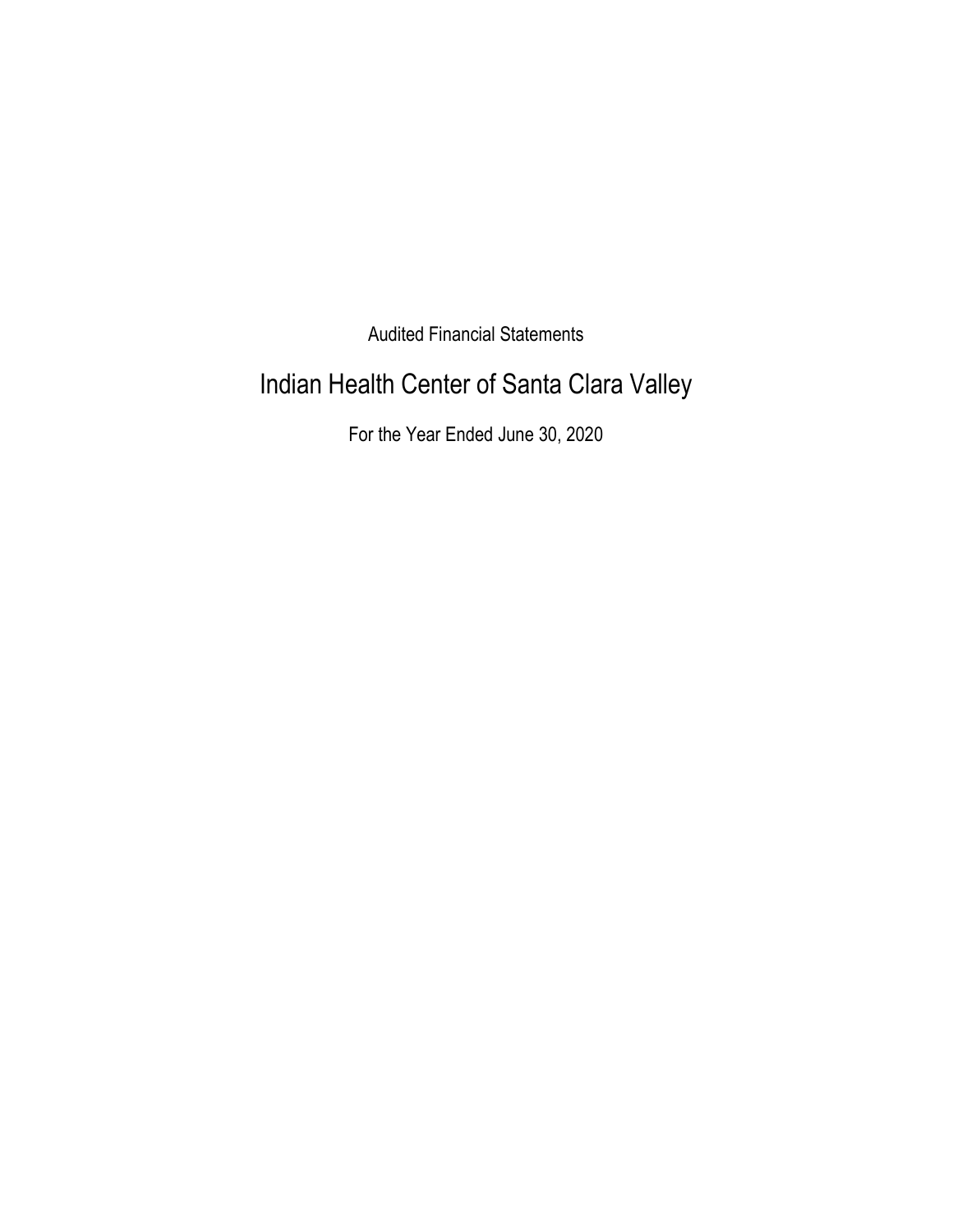# **Indian Health Center of Santa Clara Valley**

# **Table of Contents**

|                                                                                                                                                                                                                          | Page |
|--------------------------------------------------------------------------------------------------------------------------------------------------------------------------------------------------------------------------|------|
| <b>Independent Auditor's Report</b>                                                                                                                                                                                      | 1    |
| <b>FINANCIAL STATEMENTS</b>                                                                                                                                                                                              |      |
| <b>Balance Sheet</b>                                                                                                                                                                                                     | 3    |
| Statement of Operations and Changes in Net Assets                                                                                                                                                                        | 4    |
| <b>Statement of Cash Flows</b>                                                                                                                                                                                           | 5    |
| Notes to the Financial Statements                                                                                                                                                                                        | 6    |
| <b>SINGLE AUDIT</b>                                                                                                                                                                                                      |      |
| Schedule of Expenditures of Federal Awards                                                                                                                                                                               | 20   |
| Notes to the Schedule of Expenditures of Federal Awards                                                                                                                                                                  | 21   |
| Independent Auditor's Report on Internal Control Over Financial Reporting<br>and on Compliance and Other Matters Based on an Audit of Financial<br>Statements Performed in Accordance with Government Auditing Standards | 22   |
| Independent Auditor's Report on Compliance for each Major Federal Program and<br>Report on Internal Control Over Compliance Required by the Uniform Guidance                                                             | 24   |
| Schedule of Findings and Questioned Costs                                                                                                                                                                                | 26   |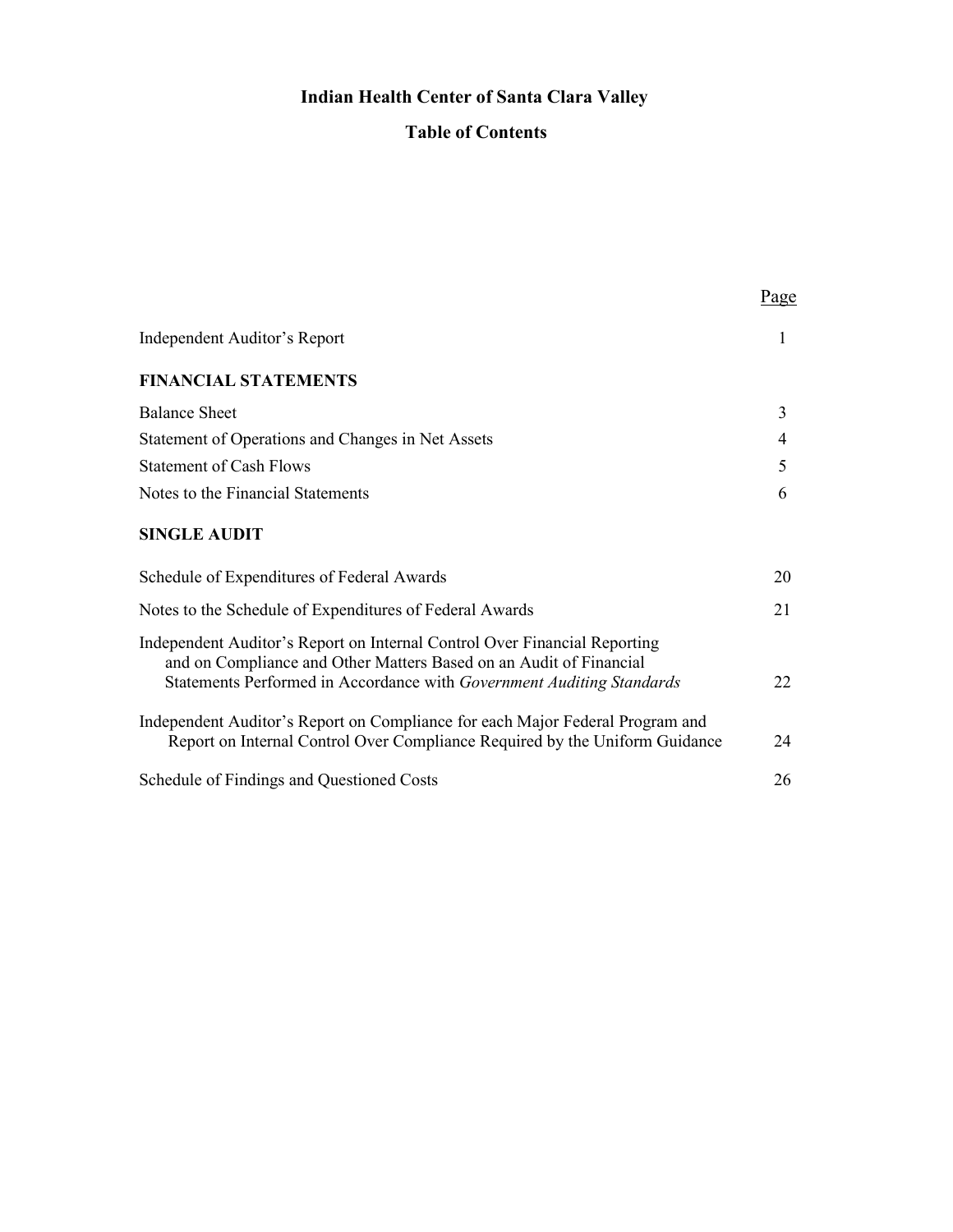

#### Independent Auditor's Report

Board of Directors Indian Health Center of Santa Clara Valley San Jose, California

#### **Report on the Financial Statements**

We have audited the accompanying financial statements of Indian Health Center of Santa Clara Valley ("IHCSCV"), which comprise the balance sheet as of June 30, 2020 and the related statements of operations and changes in net assets, and cash flows for the year then ended, and the related notes to the financial statements.

#### *Management's Responsibility for the Financial Statements*

Management is responsible for the preparation and fair presentation of these financial statements in accordance with accounting principles generally accepted in the United States of America; this includes the design, implementation and maintenance of internal control relevant to the preparation and fair presentation of financial statements that are free from material misstatement, whether due to fraud or error.

#### *Auditor's Responsibility*

Our responsibility is to express an opinion on these financial statements based on our audit. We conducted our audit in accordance with auditing standards generally accepted in the United States of America and the standards applicable to financial audits contained in *Government Auditing Standards*, issued by the Comptroller General of the United States. Those standards require that we plan and perform the audit to obtain reasonable assurance about whether the financial statements are free of material misstatement.

An audit involves performing procedures to obtain audit evidence about the amounts and disclosures in the financial statements. The procedures selected depend on the auditor's judgment, including the assessment of the risks of material misstatement of the financial statements, whether due to fraud or error. In making those risk assessments, the auditor considers internal control relevant to the entity's preparation and fair presentation of the financial statements in order to design audit procedures that are appropriate in the circumstances, but not for the purpose of expressing an opinion on the effectiveness of the entity's internal control. Accordingly, we express no such opinion. An audit also includes evaluating the appropriateness of accounting policies used and the reasonableness of significant accounting estimates made by management, as well as evaluating the overall presentation of the financial statements.

We believe that the audit evidence we have obtained is sufficient and appropriate to provide a basis for our audit opinion.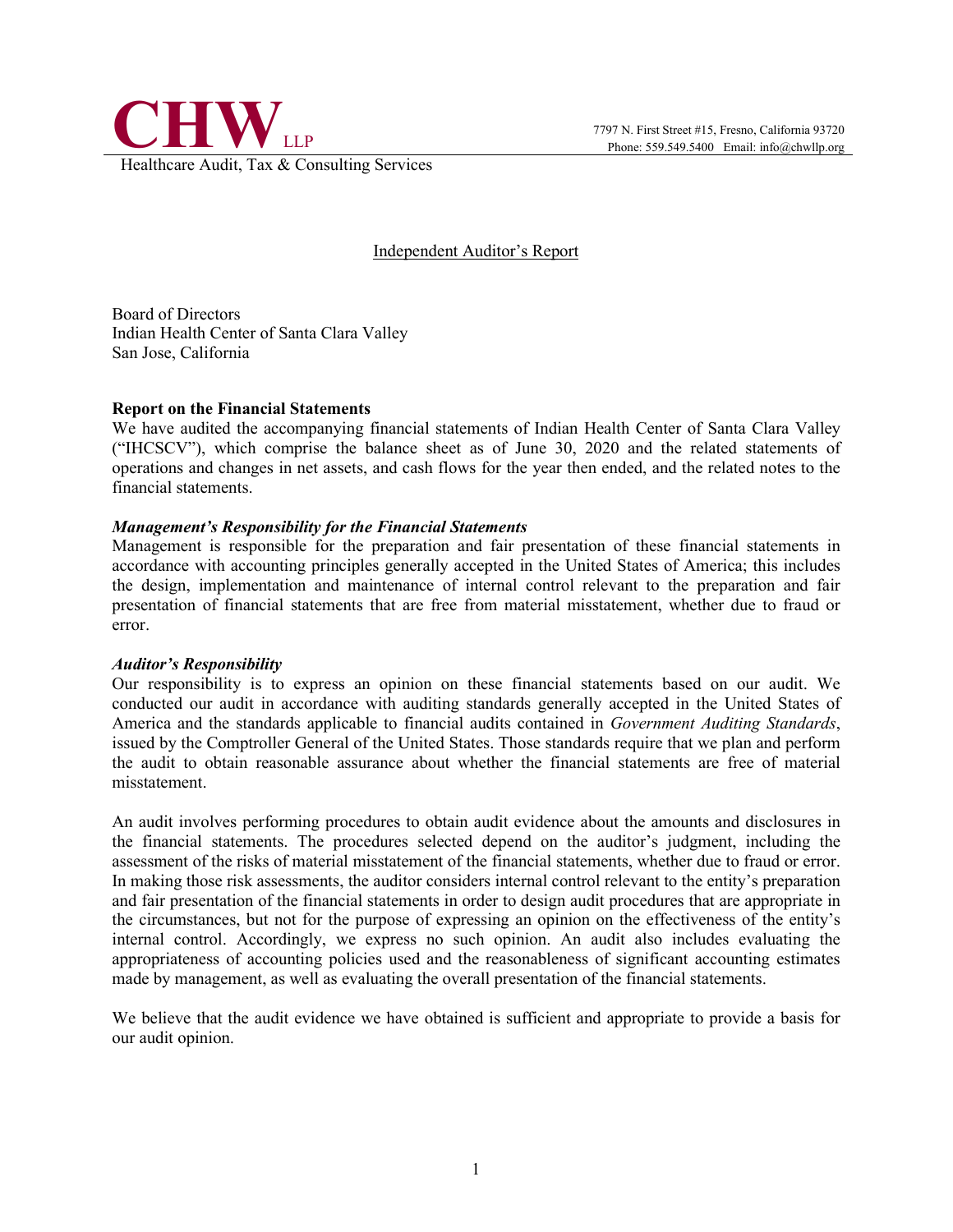#### *Opinion*

In our opinion, the financial statements referred to above present fairly, in all material respects, the financial position of Indian Health Center of Santa Clara Valley as of June 30, 2020 and the results of its operations and its cash flows for the year then ended in accordance with accounting principles generally accepted in the United States of America.

#### *Emphasis of Matter*

As discussed in Note 2, IHCSCV adopted Accounting Standards Update ("ASU") ASU 2018-08, *Not for-Profit-Entities (Topic 958): Clarifying the Scope and the Accounting Guidance for Contributions Received and Contributions Made,* ASU No. 2016-01, *Financial Instruments,* ASU No. 2016-15, *Statement of Cash Flows (Topic 230): Classification of Certain Cash Receipts and Cash Payments, and* ASU No. 2016-18, *Statement of Cash Flows (Topic 230): Restricted Cash* for the year ended June 30, 2020. Our opinion is not modified with respect to this matter.

#### *Other Matters*

#### *Supplementary Information*

Our audit was conducted for the purpose of forming an opinion on the financial statements as a whole. The accompanying schedule of expenditures of federal awards, as required by *Title 2 U.S. Code of Federal Regulations (CFR) Part 200*, Uniform Administrative Requirements, Cost Principles, and Audit Requirements for Federal Awards is presented for purposes of additional analysis and is not a required part of the financial statements. Such information is the responsibility of management and was derived from and relates directly to the underlying accounting and other records used to prepare the financial statements. The information has been subjected to the auditing procedures applied in the audit of the financial statements and certain additional procedures, including comparing and reconciling such information directly to the underlying accounting and other records used to prepare the financial statements or to the financial statements themselves, and other additional procedures in accordance with auditing standards generally accepted in the United States of America. In our opinion, the information is fairly stated, in all material respects, in relation to the financial statements as a whole.

#### **Other Reporting Required by** *Government Auditing Standards*

In accordance with *Government Auditing Standards*, we have also issued our report dated November 16, 2020 on our consideration of IHCSCV's internal control over financial reporting and on our tests of its compliance with certain provisions of laws, regulations, contracts, and grant agreements and other matters. The purpose of that report is to describe the scope of our testing of internal control over financial reporting and compliance and the results of that testing, and not to provide an opinion on internal control over financial reporting or on compliance. That report is an integral part of an audit performed in accordance with *Government Auditing Standards* in considering IHCSCV's internal control over financial reporting and compliance.

*CHW, LLP*

Fresno, California November 16, 2020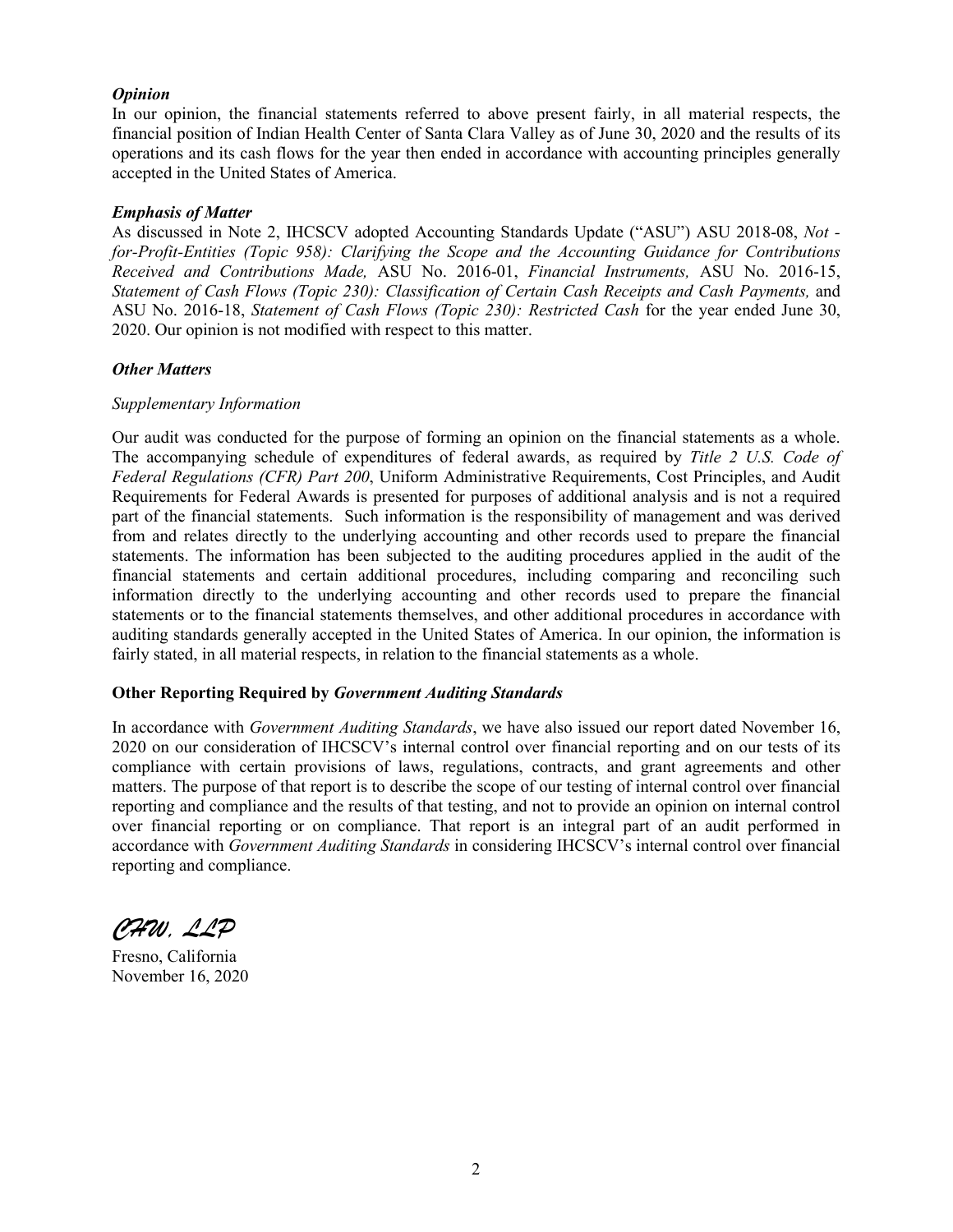# **Indian Health Center of Santa Clara Valley Balance Sheet June 30, 2020**

| Assets                                                    |              |            |
|-----------------------------------------------------------|--------------|------------|
| Current assets:                                           |              |            |
| Cash and cash equivalents                                 | $\mathbb{S}$ | 16,868,538 |
| Investments                                               |              | 1,688,243  |
| Patient accounts receivable, net                          |              | 2,686,452  |
| Grants and contributions receivable, net                  |              | 1,898,281  |
| Other receivables                                         |              | 456,257    |
| Estimated third-party payor settlements                   |              | 1,567,626  |
| Deposits and prepaid expenses                             |              | 406,313    |
| Total current assets                                      |              | 25,571,710 |
| Property and equipment, net                               |              | 11,987,723 |
| Total assets                                              | $\mathbb{S}$ | 37,559,433 |
| <b>Liabilities and Net Assets</b><br>Current liabilities: |              |            |
| Accounts payable and other accrued expenses               |              | 614,636    |
| Accrued payroll and related liabilities                   |              | 1,912,176  |
| Deferred revenue                                          |              | 3,485,653  |
| Estimated third-party payor settlement                    |              | 5,612,622  |
| Other current liabilities                                 |              | 31,400     |
| Long-term debt, current portion                           |              | 59,812     |
| Total current liabilities                                 |              | 11,716,299 |
| Long-term debt, net of current portion                    |              | 1,669,252  |
| <b>Total liabilities</b>                                  |              | 13,385,551 |
| Net Assets:                                               |              |            |
| Net assets without donor restrictions                     |              | 24,084,992 |
| Net assets with donor restrictions                        |              | 88,890     |
| Total net assets                                          |              | 24,173,882 |
| Total liabilities and net assets                          | \$           | 37,559,433 |

See accompanying Notes to the Financial Statements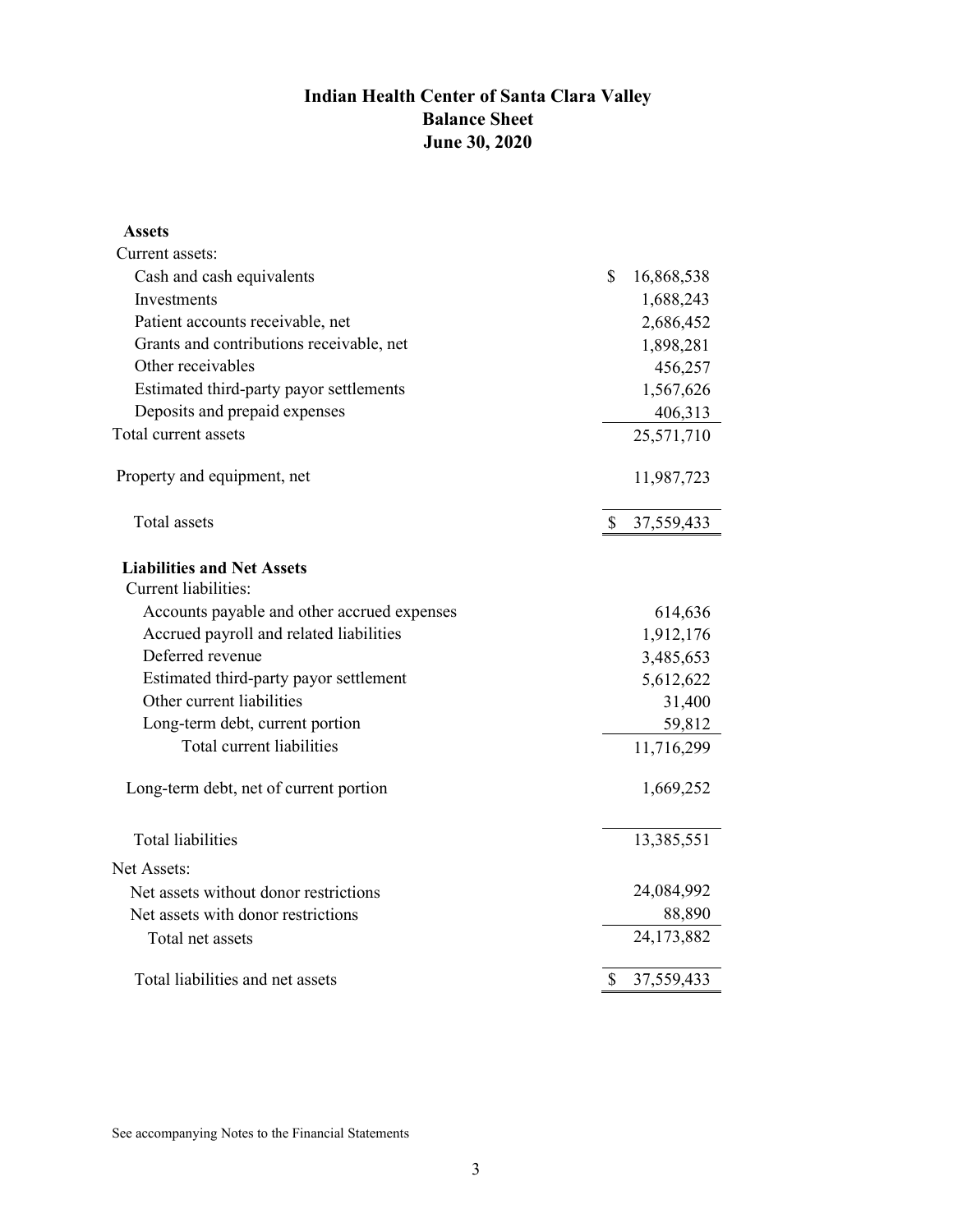# **Indian Health Center of Santa Clara Valley Statement of Operations and Changes in Net Assets For the year ended June 30, 2020**

| Change in net assets without donor restrictions |                  |
|-------------------------------------------------|------------------|
| Revenues and support:                           |                  |
| Patient service revenue, net                    | \$<br>18,162,614 |
| Risk pool, quality incentive and other revenues | 1,664,014        |
| Capitation revenue                              | 1,472,030        |
| Grant revenue                                   | 11,148,728       |
| Contributions and other revenue                 | 1,125,697        |
| In-kind contributions                           | 1,117,485        |
| Net assets released from donor restrictions     | 121,731          |
| Total revenues, gains, and other support        | 34,812,299       |
| Expenses:                                       |                  |
| Salaries and wages                              | 16,902,989       |
| <b>Employee benefits</b>                        | 3,850,891        |
| Payroll taxes                                   | 1,212,806        |
| Total personnel expenses                        | 21,966,686       |
| Contracted services                             | 1,577,590        |
| Supplies                                        | 2,186,084        |
| Rent and leases                                 | 1,196,098        |
| Depreciation and amortization                   | 960,082          |
| Occupancy                                       | 824,642          |
| Professional services                           | 689,010          |
| Dues and subscriptions                          | 504,009          |
| Communications                                  | 306,167          |
| Insurance                                       | 148,608          |
| Interest                                        | 69,658           |
| Other operating expenses                        | 1,443,382        |
| Total expenses                                  | 31,872,016       |
| Excess of revenues over expenses                | 2,940,283        |
| Change in net assets with donor restrictions    |                  |
| Contributions                                   | 129,375          |
| Net assets released from donor restriction      | (121, 731)       |
| Change in net assets with donor restriction     | 7,644            |
| Change in net assets                            | 2,947,927        |
| <b>Net Assets</b>                               |                  |
| Beginning of year                               | 21,225,955       |
| End of year                                     | \$<br>24,173,882 |

See accompanying Notes to the Financial Statements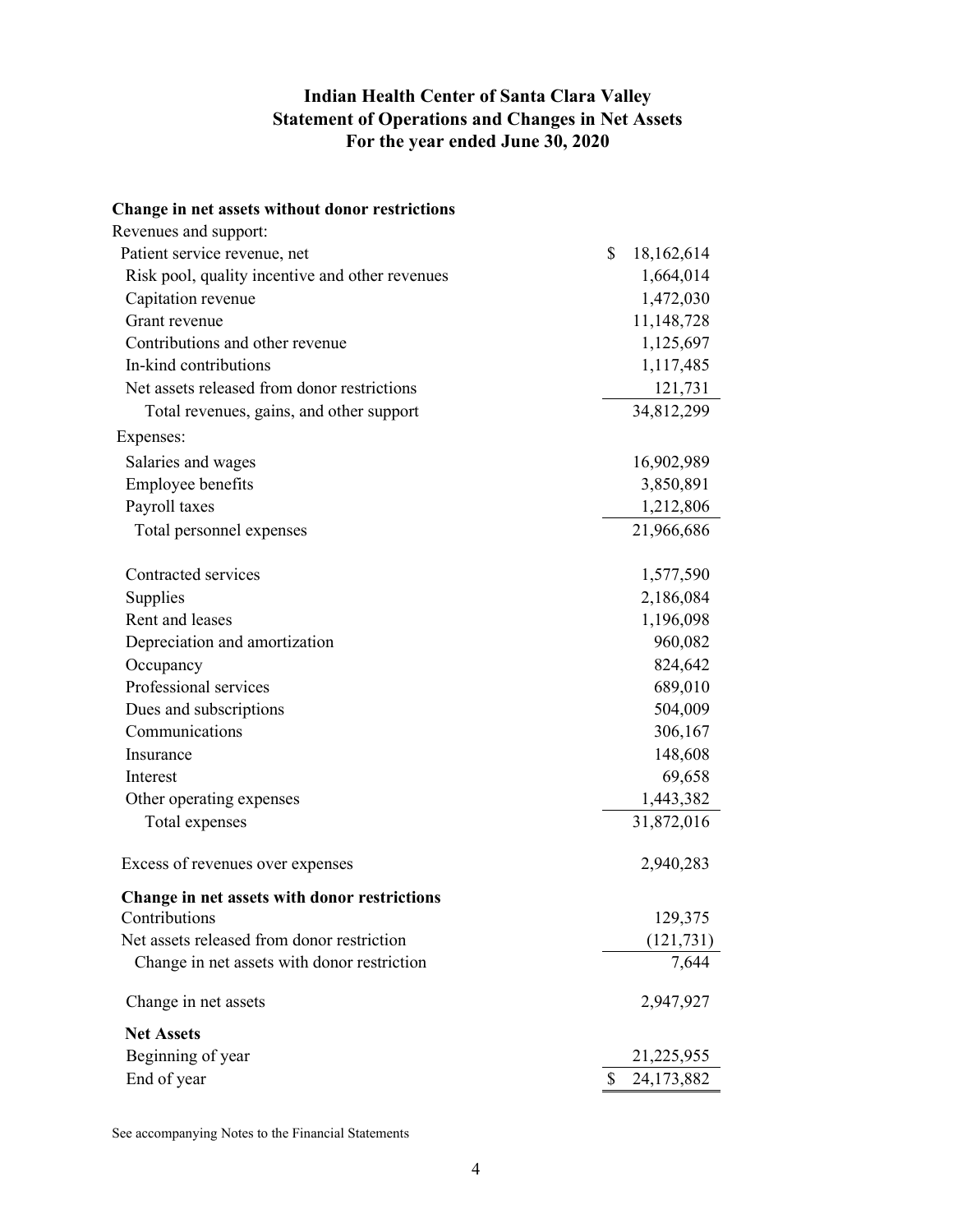# **Indian Health Center of Santa Clara Valley Statements of Cash Flows For the year ended June 30, 2020**

| Cash flows from operating activities:                                                       |                  |
|---------------------------------------------------------------------------------------------|------------------|
| Change in net assets                                                                        | \$<br>2,947,927  |
| Adjustments to reconcile increase in net assets                                             |                  |
| to net cash used in provided by operating activities:                                       |                  |
| Depreciation and amortization                                                               | 960,082          |
| Changes in operating assets and liabilities:                                                |                  |
| Patient accounts receivable                                                                 | 309,426          |
| Grants, contracts, and other receivables                                                    | 413,801          |
| Other receivables                                                                           | 1,633            |
| Deposits and prepaid expenses                                                               | 16,886           |
| Accounts payable and other accrued expenses                                                 | (59,670)         |
| Accrued payroll and related liabilities                                                     | 145,969          |
| Deferred revenue                                                                            | 3,454,406        |
| Estimated third-party payor settlement                                                      | 1,789,477        |
| Other current liabilities                                                                   | (159,082)        |
| Net cash provided by operating activities                                                   | 9,820,855        |
| Cash flows from investing activities:                                                       |                  |
| Purchase of investments                                                                     | (1,519,552)      |
| Purchases of property and equipment                                                         | (678,391)        |
| Net cash used in investing activities                                                       | (2,197,943)      |
| <b>Cash flows from financing activities:</b>                                                |                  |
| Principal payments on debt borrowings                                                       | (29, 524)        |
| Net cash used in financing activities                                                       | (29, 524)        |
| Net increase in cash and cash equivalents                                                   | 7,593,388        |
| Cash and cash equivalents at beginning of year                                              | 9,275,150        |
| Cash and cash equivalents at end of year                                                    | \$<br>16,868,538 |
| Supplemental disclosure of cash flow information:<br>Cash paid during the year for interest | \$<br>69,658     |

See accompanying Notes to the Financial Statements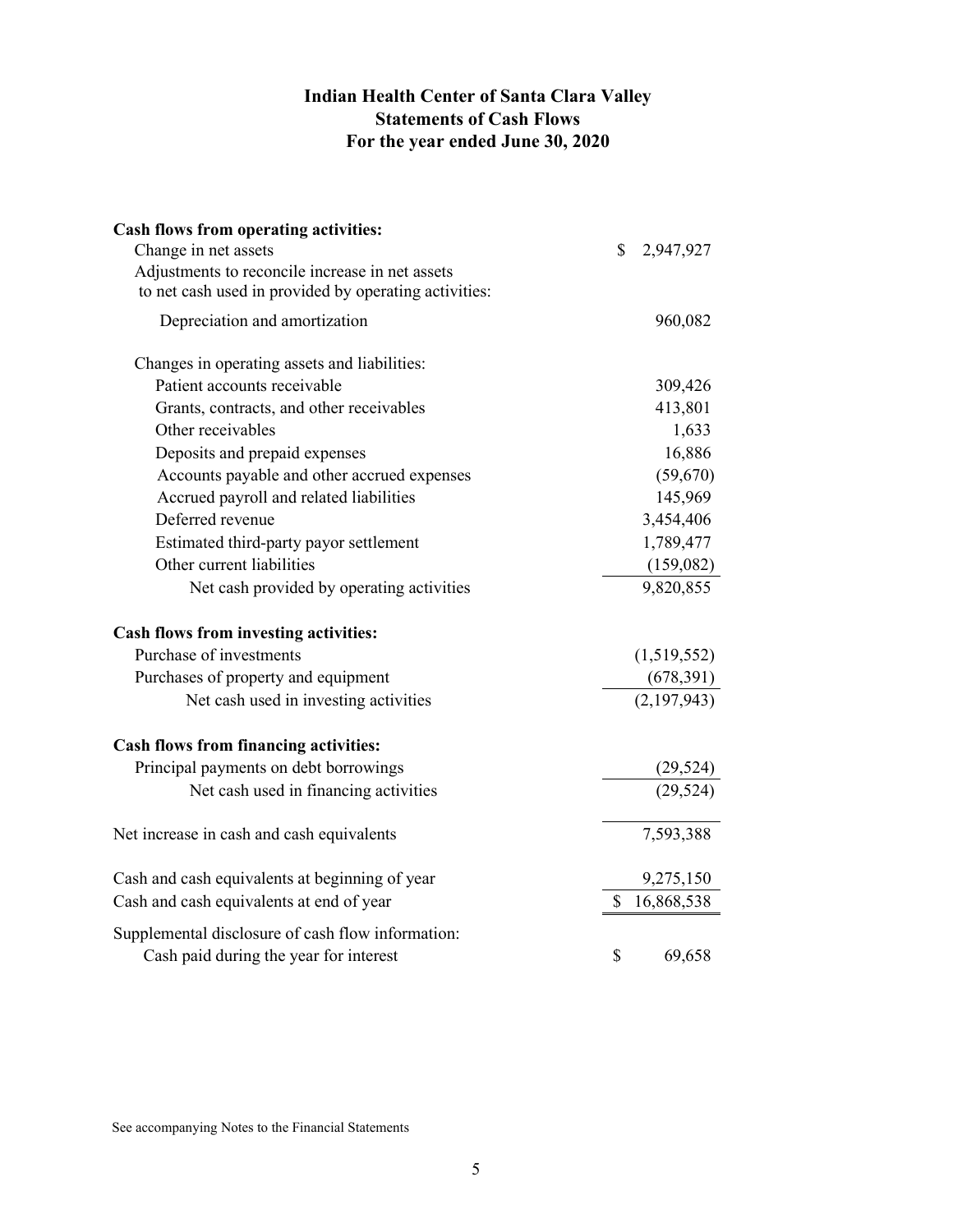## **Note 1: Nature of Operations**

Indian Health Center of Santa Clara Valley ("IHCSCV") is a California nonprofit community based organization that helps ensure the survival of American Indian Families and the local community by providing quality health care and wellness services by supporting the healing process, by encouraging, educating, and empowering its clients in seeking and maintaining wellness and enhancing their quality of life, and by facilitating the equity and accessibility of comprehensive health care for the American Indian community. The services IHCSCV provides include medical, dental, counseling, community health services, and women, infant, and children (WIC) nutrition programs. The majority of IHCSCV's funding is from Federal, California and County of Santa Clara grants and programs. IHCSCV provides the following comprehensive, culturally competent services:

- Medical Services: A full range of primary health services for low-income children, families, and adults including general medical care, immunization, comprehensive prenatal and postnatal care, cancer prevention and screening, chronic disease management, and geriatric health services.
- Dental Services: A full range of restorative, preventive, and general dentistry services.
- Nutrition Services WIC (Woman-Infant-Children): Food vouchers, nutrition counseling, and breastfeeding support for low-income women and their children.
- Counseling Services: Individual and group mental health counseling, psychiatric care, a state certified outpatient substance abuse program, and traditional American Indian ceremonies and gatherings.
- Community Wellness Services: Health education, an award-winning and evidence-based diabetes prevention program, fitness in a state-of-the-art facility, nutrition counseling, case management, community outreach, and integrated wellness and medical services.

# **Note 2: Summary of Significant Accounting Policies**

#### *Basis of Accounting:*

IHCSCV prepares its financial statements on the accrual basis of accounting recognizing revenues when earned and expenses when incurred.

#### *Use of Estimates:*

The preparation of financial statements in conformity with generally accepted accounting principles require the use of management estimates and assumptions that affect certain reported amounts of assets and disclosures of contingent assets and liabilities at the date of the financial statements and the reported amounts of revenues, support and expenses during the accounting period. Actual results could differ from those estimates and disclosures in these financial statements. The most significant estimates relate to estimated third-party payor settlements, depreciation and amortization, and allowance for doubtful accounts on patient accounts receivable and grants and contributions receivable.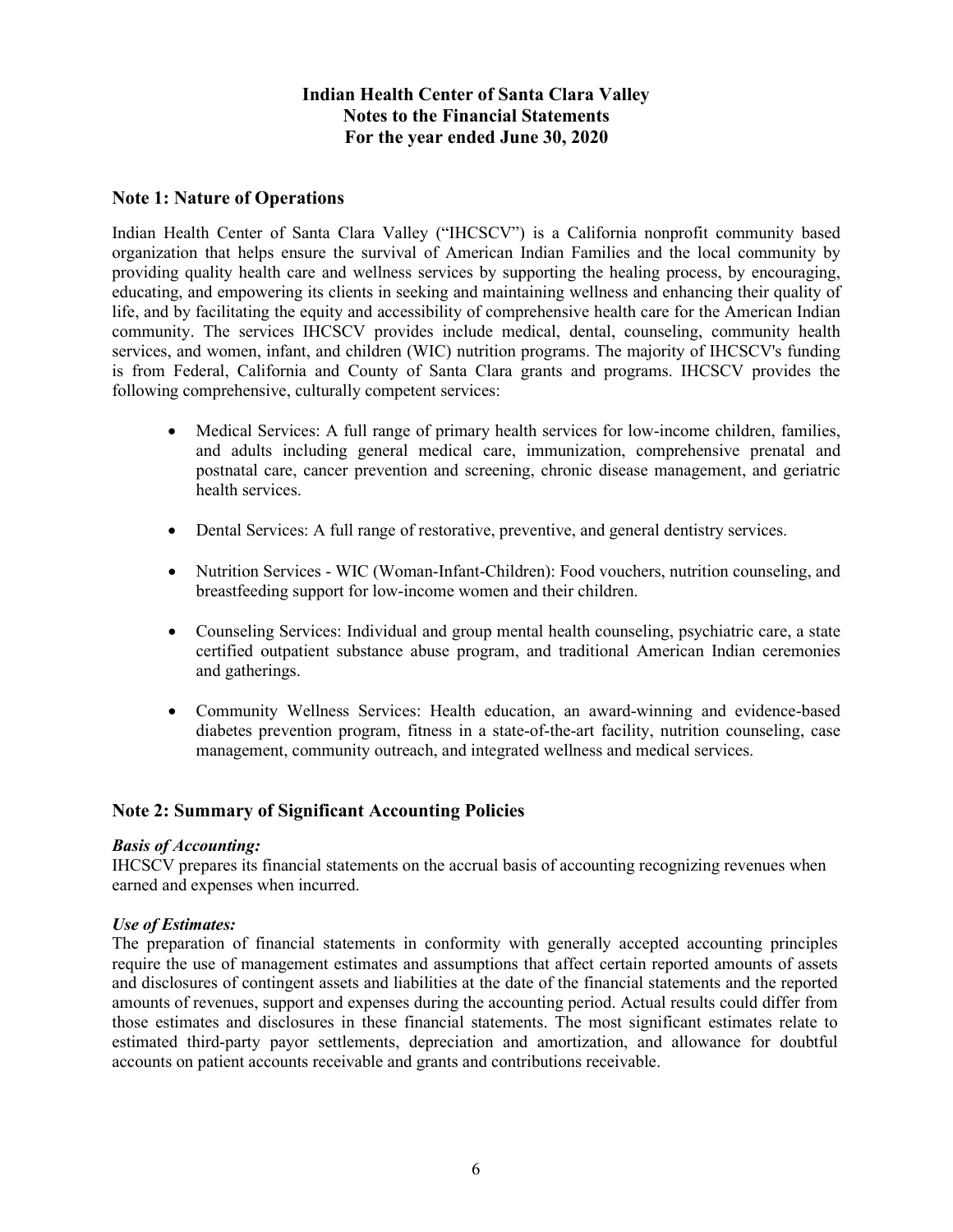#### **Note 2: Summary of Significant Accounting Policies (Continued)**

#### *Financial Statement Presentation:*

The accompanying financial statements are presented on the basis of net assets without donor restrictions and net assets with donor restrictions.

Net assets, revenues, and expenses are classified on the existence or absence of donor-imposed restrictions. Accordingly, net assets of IHCSCV and changes therein are classified and reported as follows:

Net assets without donor restrictions: Net assets that are currently available for use and are not subject to donor-imposed stipulations.

Net assets with donor restrictions: Net assets subject to donor-imposed stipulations that may or will be met, either by actions of IHCSCV and/or the passage of time. When a restriction expires, net assets with donor restrictions are reclassified to net assets without donor restrictions and reported in the statement of operations as net assets released from donor restrictions. Donor-restricted contributions whose restrictions expire during the same fiscal year are recognized as revenue without donor restrictions.

#### *Cash and Cash Equivalents:*

IHCSCV considers all highly liquid instruments, other than those limited as to use, with original maturities of three months or less to be cash equivalents. Of the cash balance as of June 30, 2020, \$1,250,000 was covered by federal depository insurance and \$15,618,538 was uninsured.

#### *Investments:*

Investments consist of certificate of deposits with maturities of more than three months at the date of acquisition.

#### *Patient Accounts Receivable:*

IHCSCV's patient accounts receivable consist of amounts owed by various governmental agencies, insurance companies and private patients. IHCSCV manages the receivables by regularly reviewing its accounts and contracts and by providing appropriate reserves for contractual allowances and uncollectible amounts, based upon historical and expected net collections from each major payor source.

Patient accounts receivable are reported in the financial statements at their expected realizable amounts and adjusted for an allowance for doubtful accounts. Bad debts are provided for using the reserve method and are calculated based on historical payment trends and specific account information. Management regularly reviews data about these major payor sources of revenue in evaluating the sufficiency of the allowance for doubtful accounts. For receivables associated with services provided to patients who have third-party coverage, IHCSCV analyzes contractually due amounts and provides an allowance for doubtful accounts and a provision for bad debts, if necessary (for example, for expected uncollectible deductibles and copayments on accounts for which the third-party payor has not yet paid, or for payors who are known to be having financial difficulties that make the realization of amounts due unlikely). Accounts are written off to the bad debt allowance from receivables when confirmation is received that an account has been determined to be uncollectible. At June 30, 2020 IHCSCV estimates that a reserve for doubtful accounts of \$203,957 is necessary for its outstanding patient receivables.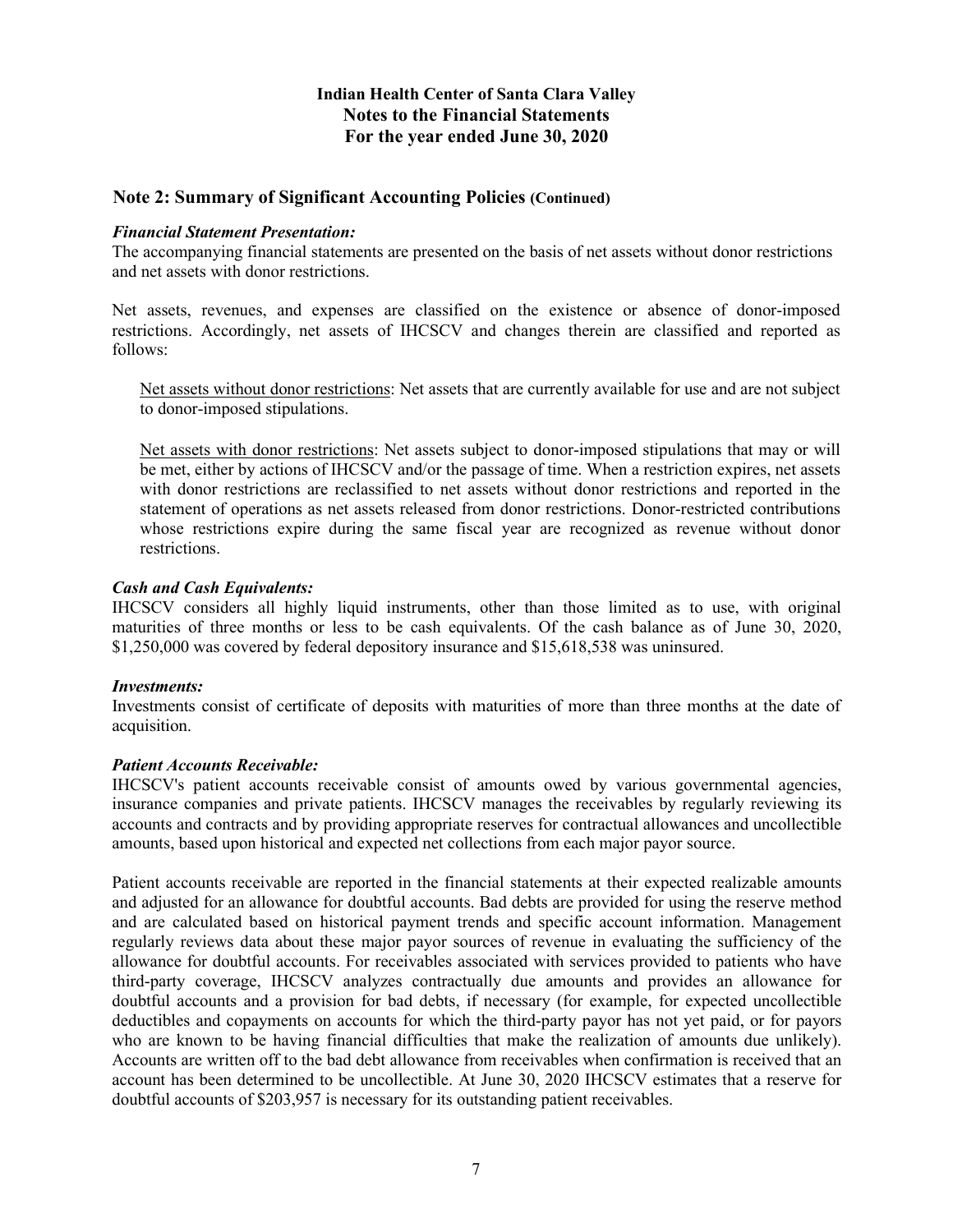## **Note 2: Summary of Significant Accounting Policies (Continued)**

For receivables associated with self-pay patients (which includes both patients without insurance and patients with deductible and copayment balances due for which third-party coverage exists for part of the bill), IHCSCV records a significant provision for bad debts in the period of service on the basis of its past experience, which indicates that many patients are unable or unwilling to pay the portion of their bill for which they are financially responsible. The difference between the standard rates (or the discounted rates if negotiated) and the amounts actually collected after all reasonable collection efforts have been exhausted is charged off against the allowance for doubtful accounts.

#### *Allowance for Doubtful Accounts:*

The allowance for doubtful accounts is maintained at a level believed adequate by management to absorb probable losses in the patient accounts receivable and grants and contributions receivable. Management's determination of the adequacy of the allowance is based on periodic evaluations of its receivables, its composition, past loss experience, current economic conditions, and other relevant factors and circumstances, which may affect the ability of patients to meet their obligations. At June 30, 2020, management has determined that allowances for doubtful accounts are adequate to reduce receivables to their expected net realizable value.

#### *Property and Equipment:*

Property and equipment are stated at cost at the date of acquisition less accumulated depreciation and amortization. Depreciation and amortization is computed using the straight-line method over the estimated useful lives of the assets ranging from 3 to 20 years. Leasehold improvements are amortized over the shorter of the term of the lease or useful life of the improvement usually over 7 years. Repairs and maintenance are expensed as incurred while major improvements that extend the useful life of an asset are capitalized.

Upon sale or retirement of property and equipment, the costs and related accumulated depreciation and amortization from the accounts are removed. Any resulting gains and losses are included in the determination of changes in net assets. Items received by donation, gift or bequest are stated at fair value at the date of donation.

IHCSCV capitalizes items with costs greater than or equal to \$5,000. Assets purchased with government grants are expended in accordance with government program guidelines.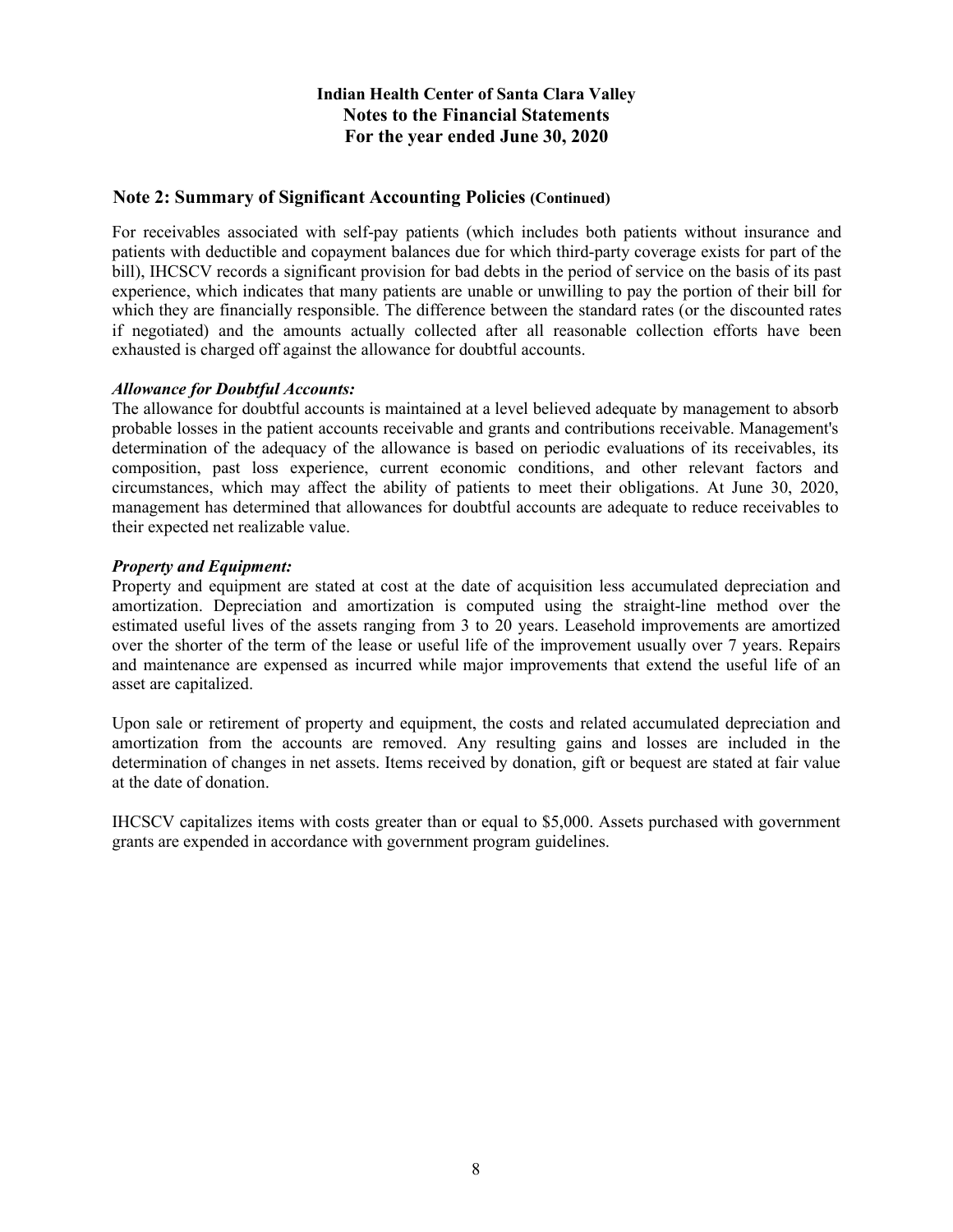#### **Note 2: Summary of Significant Accounting Policies (Continued)**

#### *Revenues and Support:*

Government grant revenue is funded primarily by Federal, State, and County grants which generally limit the use of such funds to cover the operating expenses directly related to providing primary care services under contracts and grants. IHCSCV recognizes revenues from grants and contracts to the extent of expenditures incurred but not exceeding the actual grant and contract awards. These grants are recognized as revenues over the periods specified in the related grant award agreements or as earned.

Service revenues are recorded during the period in which services are rendered.

IHCSCV receives revenues from third-party payors and patients. IHCSCV has agreements with thirdparty payors that provide for payments at amounts different from its established rates. Payment arrangements include prospectively determined rates per discharge, reimbursed costs and discounted charges. Net patient service revenue is reported at the estimated net realizable amounts from patients, third-party payors, and others for services rendered. Since the net realizable amounts are estimates, the ultimate settlement may be more or less than the amount included in the financial statements. The methods of establishing the estimates are continually analyzed, updated and reviewed and the difference between the estimated net realizable amounts and the related actual settlements are recognized in the period the revenues are settled.

While actual revenues could differ from those estimates, management does not expect the variances, if any, to have a material effect, on the financial statements.

IHCSCV provides medical and dental services to MediCal beneficiaries that are reimbursed under a prospective payment system ("PPS") using prospective per-visit rates established by previous cost reports filed with MediCal. IHCSCV is reimbursed on an interim basis for the difference between its PPS rate and its MediCal Managed Care reimbursement. The final determination of revenues earned from MediCal for each fiscal year is based upon a reconciliation of actual payments and visits that is filed annually with the Health and Human Services Agency, Department of Health Care Services (DHCS). The estimated reimbursement may differ from the actual payments received as determined by the reconciliation reports and can result in a receivable from or a liability due to DHCS. These reconciliation settlement amounts are subject to future audit and final settlement by DHCS, with any audit adjustments recognized by IHCSCV upon final or tentative settlement by DHCS.

IHCSCV participates in the Medicare program as a Federally Qualified Health Center (FQHC), which provides for cost reimbursement as an all-inclusive provider. This program provides reimbursement at a single rate for all types of services provided by IHCSCV on an encounter reporting basis. IHCSCV also provides discounted medical services to self-pay patients on a sliding fee scale based on the patient's gross income. Sliding fee discounts are included in net service revenues in the accompanying statement of activities.

Donations and contributions that have been received for a specified purpose but have not yet been spent are classified as net assets with restrictions. When the services are rendered, net assets with restrictions are reclassified to net assets without restrictions and reported in the statement of activities as net assets released from restriction. In-kind contributions are recognized as revenues at the amount that IHCSCV would have to pay for similar items, which approximates its fair value. For the year ended June 30, 2020, IHCSCV received in-kind donations in the form of vaccines amounting to \$1,117,485 from the State of California which is reported as in-kind contributions in the statement of activities.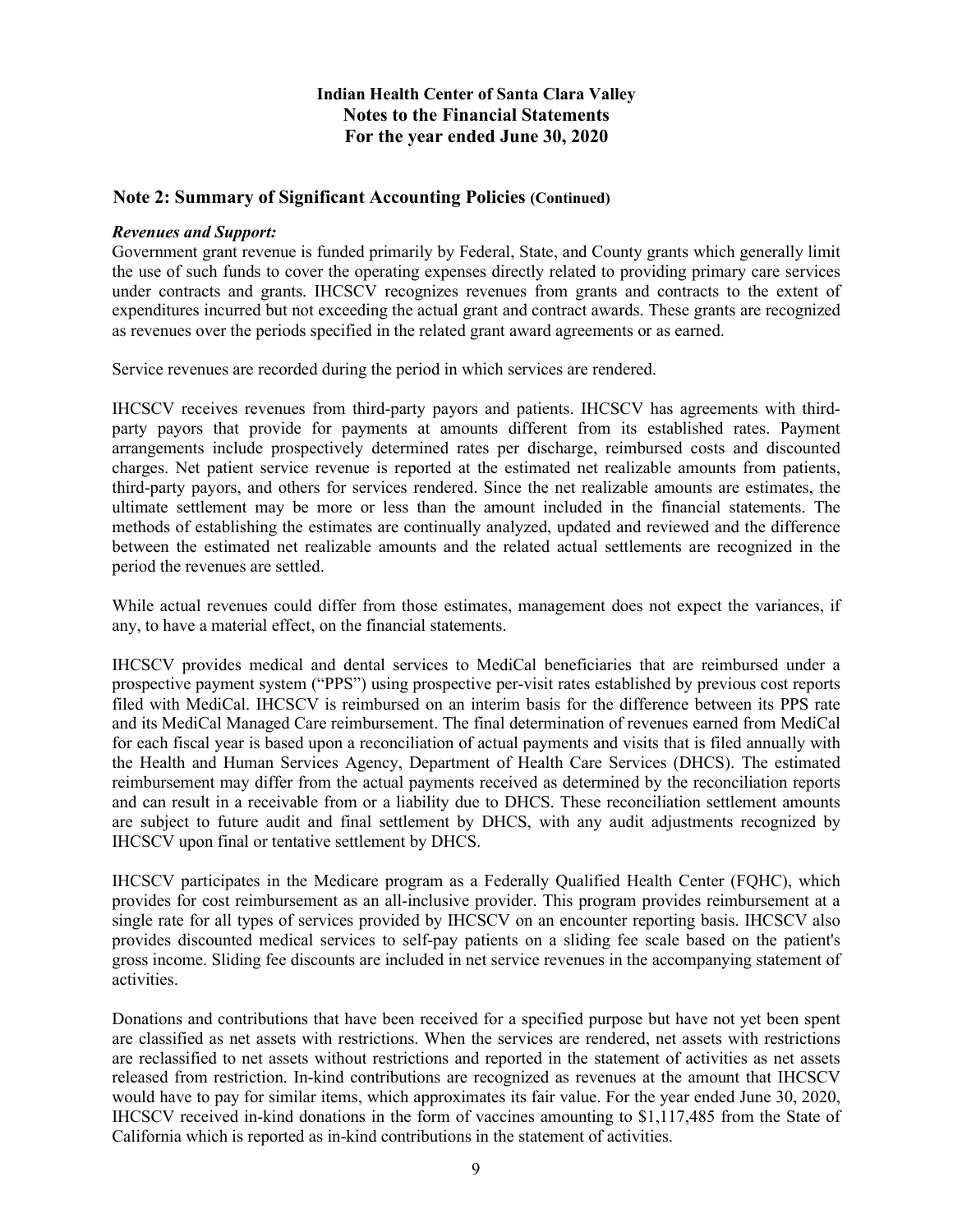# **Note 2: Summary of Significant Accounting Policies (Continued)**

IHCSCV received contributed services from unpaid volunteers performing a variety of tasks that assist IHCSCV with specific assistance programs and various committee assignments. The value of this contributed time is not reflected in the financial statements since it does not meet the criteria for recognition.

#### *Income Tax Status:*

IHCSCV is exempt from Federal income taxes under Section 501(c)(3) of the Internal Revenue Code and from California franchise taxes under Section 23701(d) of the Revenue and Taxation Code. It is only required to submit annual federal and state information returns and no provision for Federal and State income taxes is required. IHCSCV has adopted the accounting guidance related to uncertain tax positions, and has evaluated its tax positions and believes that all of the positions taken by IHCSCV in its federal and state exempt organization tax returns are more likely than not to be sustained upon examination.

IHCSCV's returns are subject to examination by federal and state taxing authorities generally for three years (federal) and four years (state) after they are filed.

#### *Fair Value Measurements:*

Fair value is defined as the exchange price that would be received for an asset or paid to transfer a liability (an exit price) in the principal or most advantageous market for the asset or liability in an orderly transaction between market participants on the measurement date. IHCSCV determines the fair values of its assets and liabilities based on a fair value hierarchy that includes three levels of inputs that may be used to measure fair value (Level 1, Level 2 and Level 3). This hierarchy prioritizes the inputs to valuation techniques used to measure fair value into three levels:

- Level 1: quoted market prices are available in active market for identical assets or liabilities as of the reporting date. Certificate of deposits held by IHCSCV are considered to be level 1 investments.
- Level 2: pricing inputs are other than quoted prices in active markets, which are either directly or indirectly observable as of the reporting date, and fair value is determined through the use of models or other valuation methodologies.
- Level 3: pricing inputs are unobservable and shall be used to measure fair value to the extent that observable inputs are not available. The inputs into the determination of fair value are based upon the best information available and require significant management judgment or estimation.

In certain cases, the inputs used to measure fair value may fall into different levels of the fair value hierarchy. In such cases, the level within the fair value hierarchy is based on the lowest level of input that is significant to the fair value measurement.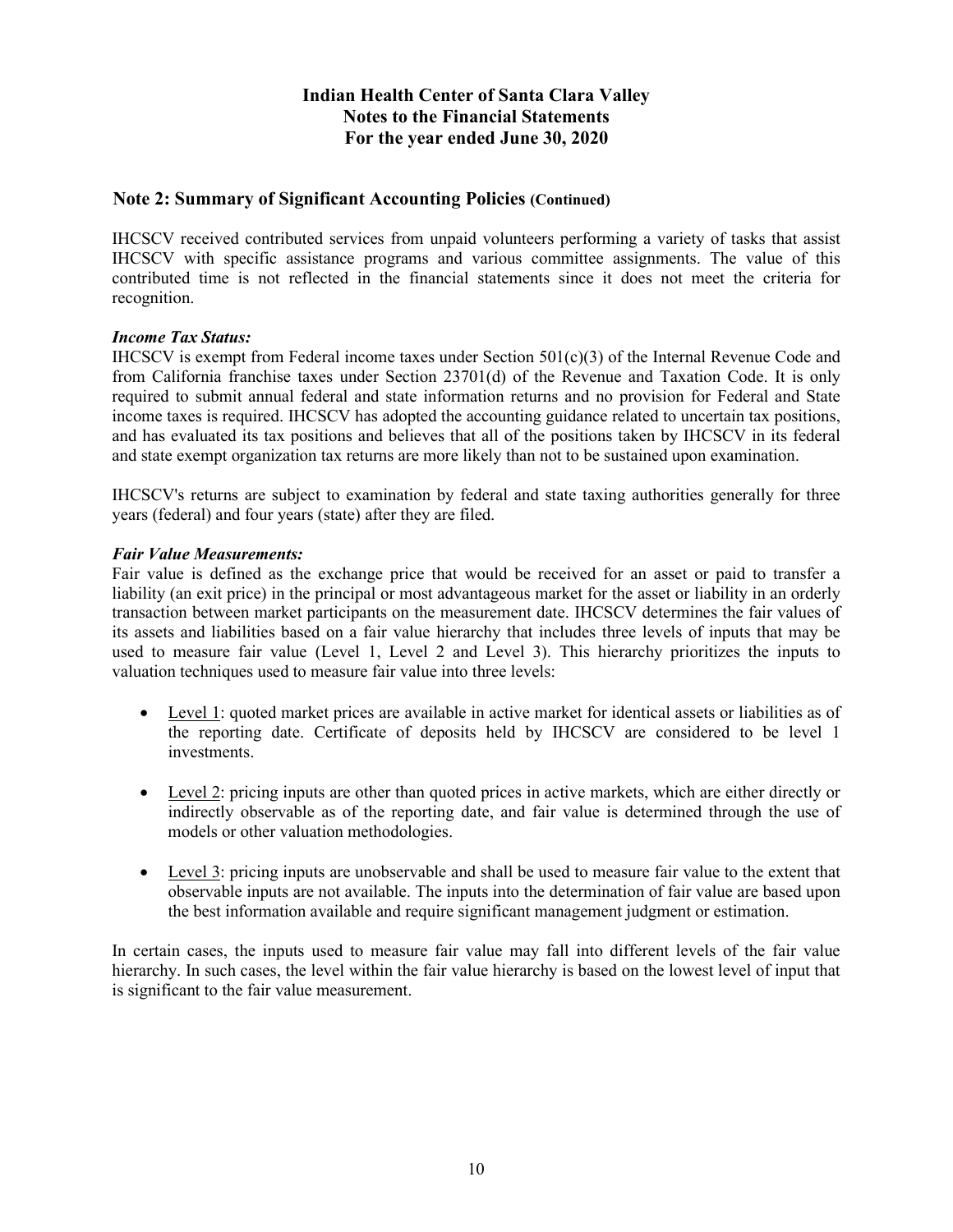## **Note 2: Summary of Significant Accounting Policies (Continued)**

#### *Subsequent Events:*

IHCSCV has evaluated events and transactions that occurred after June 30, 2020, and through November 16, 2020, the date the financial statements were available to be issued.

There were no subsequent events, that would have a material impact on the financial statements of IHCSCV as of June 30, 2019.

#### *Recently Adopted Accounting Pronouncement:*

In June 2018, the FASB issued ASU No. 2018-08, Not-for-Profit-Entities (Topic 958): Clarifying the Scope and the Accounting Guidance for Contributions Received and Contributions. ASU 2018-08 assists entities in (1) evaluating whether transactions should be accounted for as contributions (nonreciprocal transactions) within the scope of Topic 958, Not-for-Profit-Entities, or as exchange (reciprocal) transactions subject to other guidance and (2) determining whether a contribution is conditional. IHCSCV adopted ASU 2018-08 during the year ended June 30, 2020, using the modified prospective basis. Upon adoption, many of IHCSCV's grant contracts that had previously been recorded as deferred revenue were recognized as contributions with donor restrictions.

In January 2016, the FASB issued ASU No. 2016-01, Financial Instruments, which requires an entity to: (i) measure equity investments at fair value through net income, with certain exceptions; (ii) present in OCI the changes in instrument-specific credit risk for financial liabilities measured using the fair value option; (iii) present financial assets and financial liabilities by measurement category and form of financial asset; (iv) calculate the fair value of financial instruments for disclosure purposes based on an exit price; and (v) assess a valuation allowance on deferred tax assets related to unrealized losses of available-for-sale debt securities in combination with other deferred tax assets. The update provides an election to subsequently measure certain nonmarketable equity investments at cost less any impairment and adjusted for certain observable price changes. The update also requires a qualitative impairment assessment of such equity investments and amends certain fair value disclosure requirements. The adoption of ASU 2016-01 is effective for IHCSCV beginning July 1, 2019. As a result of the implementation, unrealized gains and losses in equities and trading debt securities are included in other revenue. Net assets were not affected by the implementation.

In November 2016, the FASB issued ASU No. 2016-18, Statement of Cash Flows (Topic 230): Restricted Cash, which requires the statement of cash flows to explain the change during the period in the total cash, cash equivalents, and amounts generally described as restricted cash or restricted cash equivalents. The adoption of ASU 2016-18 is effective for IHCSCV beginning July 1, 2019.

In August 2016, the FASB issued ASU No. 2016-15, Statement of Cash Flows (Topic 230): Classification of Certain Cash Receipts and Cash Payments, which provides guidance on eight specific cash-flow issues including: debt repayment or debt extinguishment costs, settlement of zero-coupon debt instruments or other debt instruments with coupon interest rates that are insignificant in relation to the effective interest rate of the borrowing, contingent consideration payments made after a business combination, proceeds from settlement of insurance claims, proceeds from the settlement of corporate-owned life insurance policies, distributions received from equity method investees, beneficial interests in securitization transactions, and separately identifiable cash flows and application of the predominance principle. The adoption of ASU 2016-15 is effective for IHCSCV beginning July 1, 2019.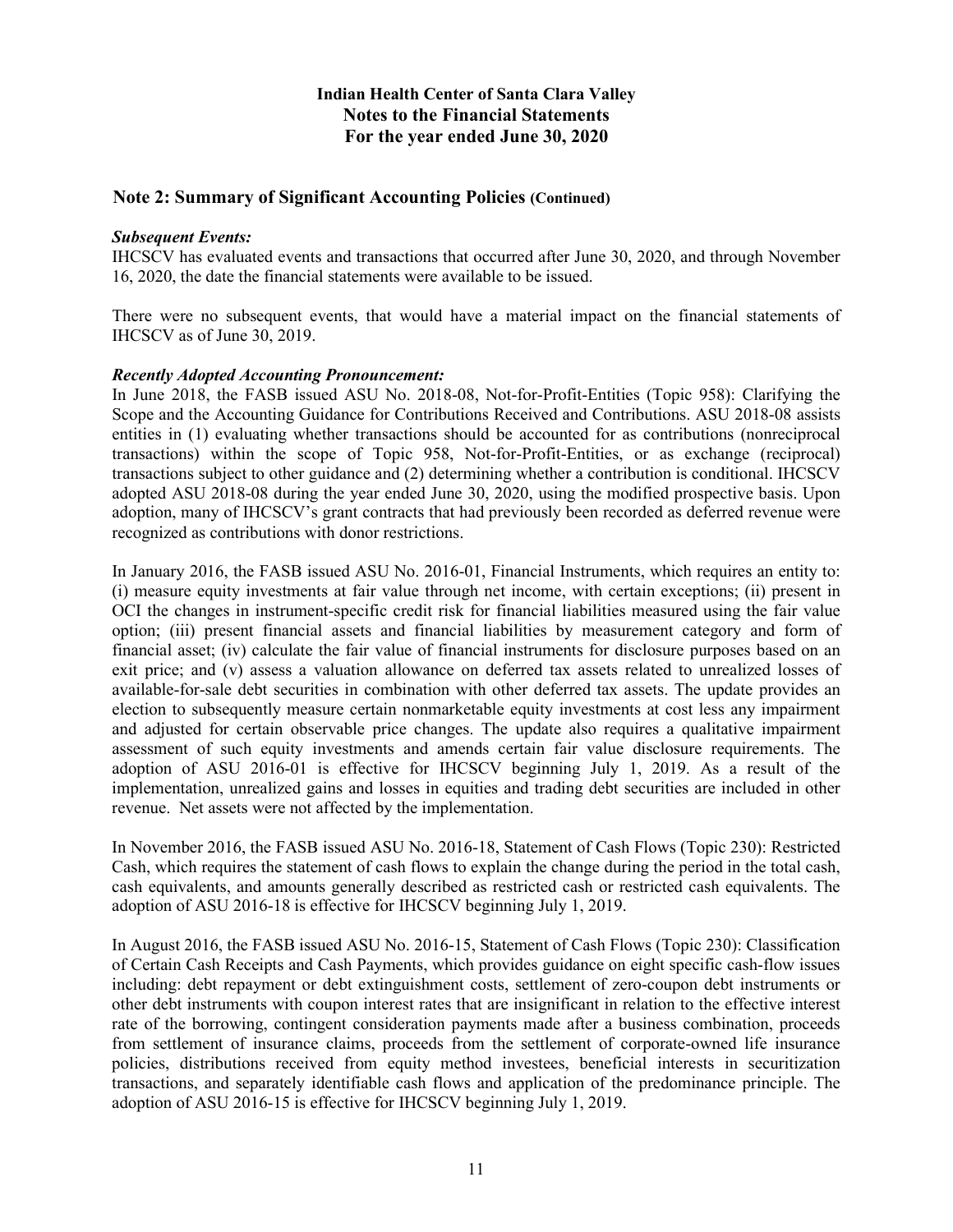#### **Note 3: Investments**

Investments include the following at June 30, 2020.

Certificates of deposit  $\qquad$  \$ 1,688,243

Investment income is primarily comprised of interest income, which amounted to \$19,778 for the year ended June 30, 2020.

# **Note 4: Patient Service Revenue, Net**

IHCSCV has agreements with third-party payors that provide payments at amounts different from its established rates. A summary of the agreements with third party payors follows:

- Medicare: Covered services rendered to Medicare program beneficiaries are paid based on a prospective payment system (PPS). Medicare payments under the FQHC PPS are 80% of the lesser of the health center's actual charge or the applicable PPS rate (patient coinsurance will be 20% of the lesser of the health center's actual charge or the applicable PPS rate). Accordingly, to the extent a health center's charge is below the applicable PPS rate, Medicare FQHC reimbursement can be limited.
- Medi-Cal: Medical and dental services rendered to Medi-Cal beneficiaries are paid under the Prospective Payment System (PPS) using rates established by IHCSCV's "Base Year" cost report filed under the previous cost based reimbursement system. These rates are adjusted annually according to changes in the Medicare Economic Index and any approved changes in IHCSCV's scope of service.
- Managed care contracts and other: IHCSCV has entered into payment agreements with certain commercial insurance carriers, health maintenance organizations, and preferred provider organizations. The basis for payment to IHCSCV under these agreements includes such methods as reimbursed costs, discounts from established rates, pre-determined fees for service, percentage of charges, and others.

# **Note 5: Grants and Contributions Receivable**

Grants and contributions receivable were comprised of the following at June 30, 2020:

| County of Santa Clara                          | S. | 770,228   |
|------------------------------------------------|----|-----------|
| Federal – Indian Health Services               |    | 34,837    |
| Federal – HRSA Section 330 Grant               |    | 236,622   |
| Federal – Women, Infants, and Children Program |    | 418,622   |
| <b>Others</b>                                  |    | 437,972   |
| Total                                          |    | 1,898,281 |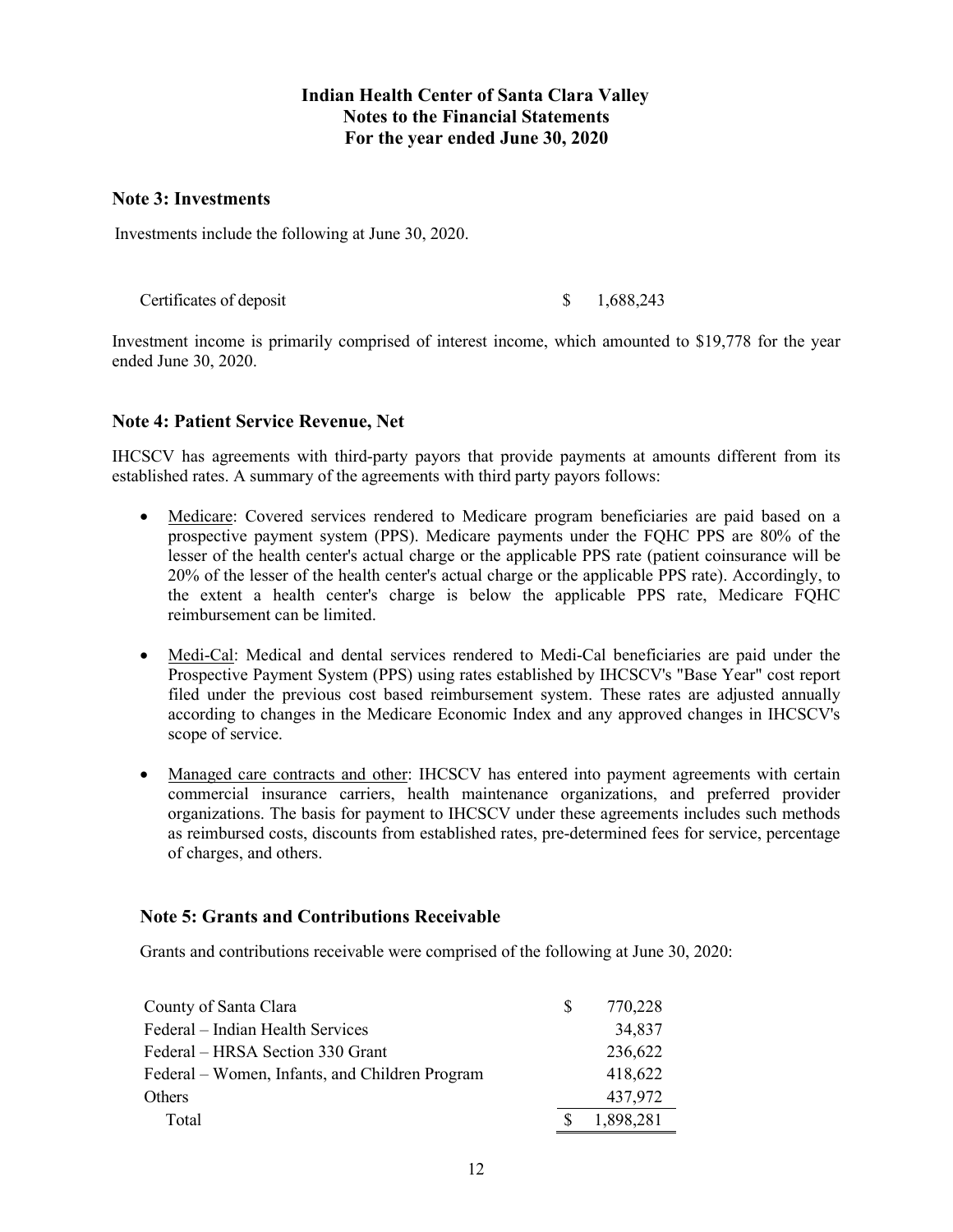# **Note 6: Property and Equipment**

Property and equipment at June 30, 2020 was comprised of the following:

| Land and land improvements         | \$<br>3,985,126 |
|------------------------------------|-----------------|
| Building and building improvements | 4,985,390       |
| Leasehold improvements             | 9,436,311       |
| Furniture and equipment            | 417,031         |
| Computer equipment                 | 213,145         |
| Vehicles                           | 100,459         |
| Construction in progress           | 159,329         |
| Subtotal                           | 19,296,791      |
| Accumulated depreciation           | (7,309,068)     |
| Total                              | 11,987,723      |

Depreciation and amortization expense for the year ending June 30, 2020 was \$960,082. As of June 30, 2020, there were no remaining commitments related to ongoing construction contracts.

## **Note 7: Concentration of Credit Risk**

Financial instruments that potentially subject IHCSCV to concentrations of credit risk are primarily cash and cash equivalents and investments. IHCSCV deposits its cash accounts with several financial institutions, which are insured by the Federal Deposit Insurance Corporation up to legal limits. IHCSCV places its cash deposits with high-credit, quality financial institutions and has certificate of deposit placement programs with one financial institution, which, by policy, limit its credit exposure. IHCSCV has not experienced any losses in such accounts and believes it is not exposed to significant credit risk.

Indian Health Center of Santa Clara Valley operates several locations within the Santa Clara County in California and provides services to patients who reside in these local geographic areas. IHCSCV grants credit without collateral to its patients and third-party payors. Patient accounts receivable from the government agencies administering the Medicare and the Medi-Cal programs and private insurance companies administering the Medi-Cal Managed Care programs represent the only concentrated group of credit risk for IHCSCV and management does not believe that there are significant credit risks associated with these agencies and private insurance companies. Other contracted and private pay patient receivables consist of payors and individuals involved in diverse activities, subject to differing economic conditions and does not represent any concentrated risks to IHCSCV. Significant concentrations of net patient accounts receivable as of June 30, 2020 were as follows:

| Medi-Cal              | 83%   |
|-----------------------|-------|
| Medicare              | 12%   |
| Other public programs | $1\%$ |
| Commercial insurance  | $1\%$ |
| Self pay              | $3\%$ |
|                       | 100%  |

For the year ended June 30, 2020, IHCSCV received \$2,538,758 in Community Health Center grants from the Department of Health and Human Services, which represents 7% of the total revenue received.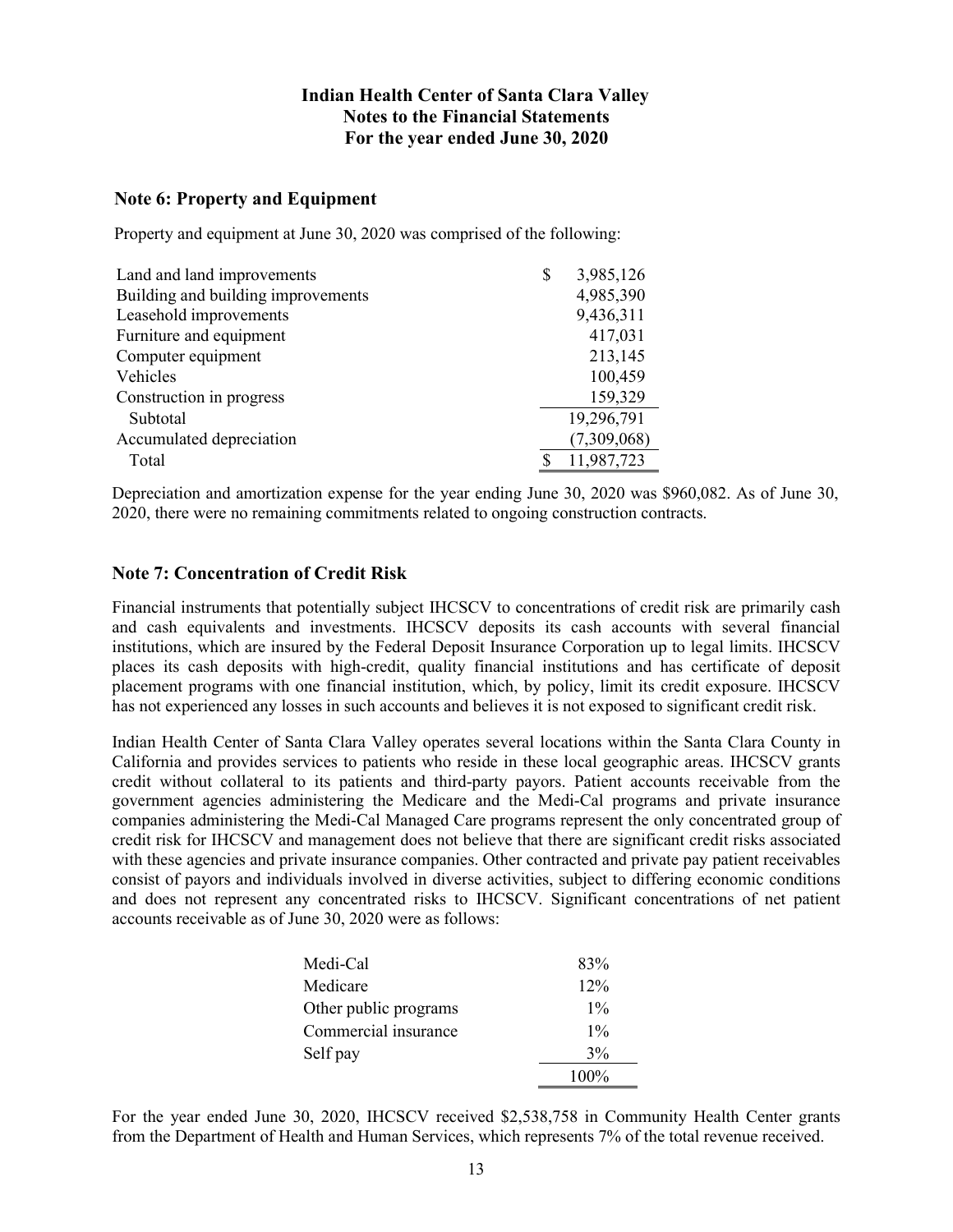#### **Note 8: Notes Payable**

Notes payable are detailed as follows:

First Republic Bank Promissory Note – A fixed term / adjustable rate loan payable in monthly installments with a maturity date of November 1, 2025. Fixed rate interest rate (3.95%) period is until September 1, 2020. Following September 1, 2020 until the maturity date, lender shall increase or decrease the Note Rate in accordance with the loan's terms and conditions. The new Note Rate which becomes effective on each Interest Change Date shall be equal to the Current Index applicable to the Interest Change Date plus 2.80% per annum rounded upward to the next highest 0.125% unless the result of such addition is equal to a number which is a multiple of 0.125%. The note is collateralized by real property at 2039 Forest Avenue, Unit 105, 204, and B2, San Jose, California 95128. \$ 1,705,778

Vehicle Loan – The loan of \$27,739 bears interest at 6.99% per annum with monthly principal and interest payments of \$549.14 and matures on June 1, 2025. 23,286 Total Long-term debt  $\frac{1}{2}$   $\frac{1}{29,064}$ Less: current portion (59,812)

Future principal payments are as follows for the year ended June 30:

| Year       | Principal    |
|------------|--------------|
| 2021       | \$<br>59,812 |
| 2022       | 62,347       |
| 2023       | 64,993       |
| 2024       | 67,775       |
| 2025       | 70,639       |
| Thereafter | 1,403,519    |
| Total      | 1,729,065    |

\$ 1,669,252

During the year ended June 30, 2020 IHCSCV paid interest of \$69,658.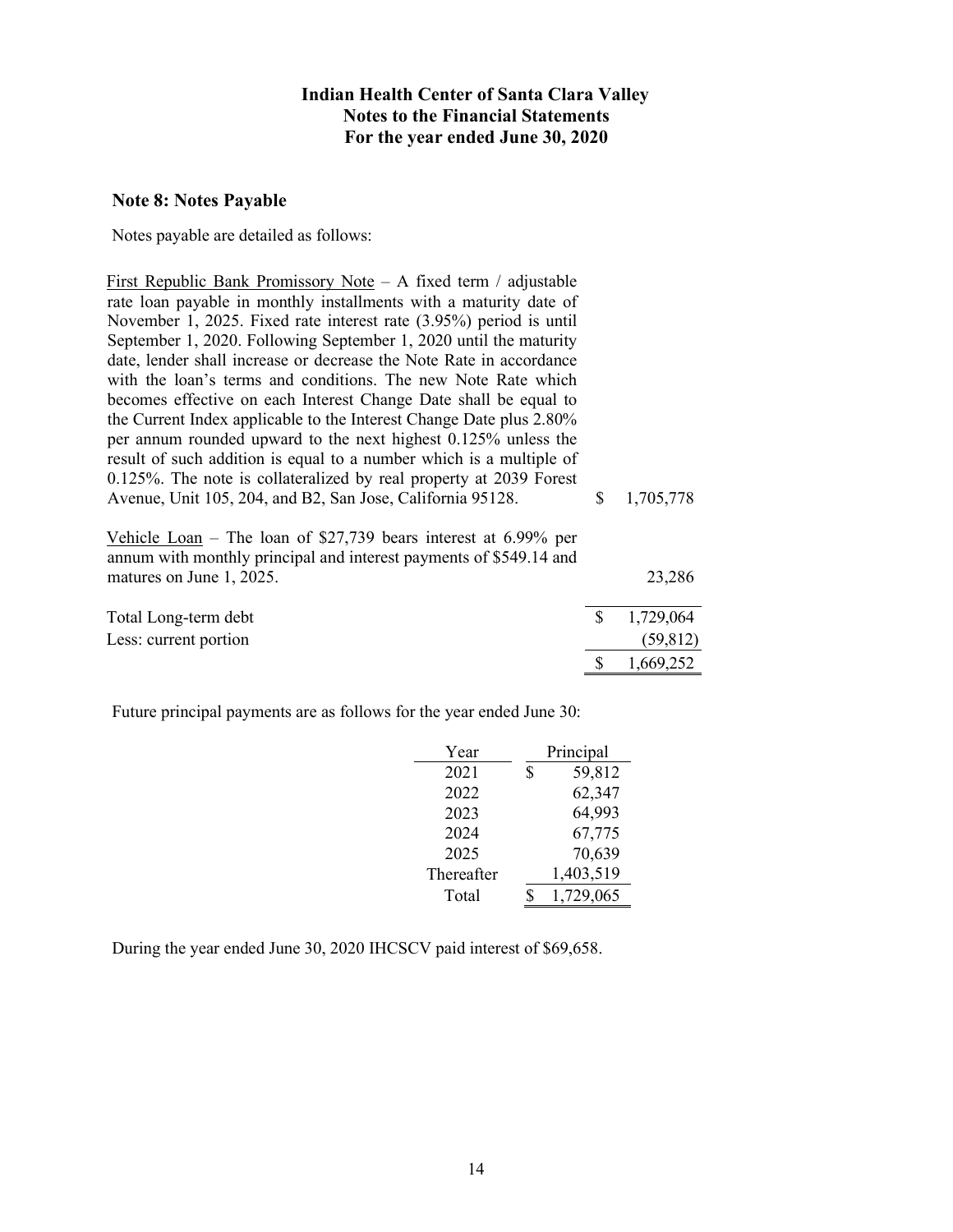# **Note 9: Deferred Revenue**

Deferred revenue consisted of the following at June 30, 2020, respectively:

| Paycheck Protection Program      | $\frac{1}{2}$ , 2,692,243 |
|----------------------------------|---------------------------|
| <b>HHS Provider Relief Funds</b> | 793,410                   |
| Total                            | $\frac{1}{2}$ 3,485,653   |

# **Note 10: Net Assets with Donor Restrictions**

Net assets with donor restrictions were comprised of the following programs at June 30, 2020:

| Palo Alto Medical Foundation          |   | 50,000 |
|---------------------------------------|---|--------|
| <b>Silicon Valley Community Found</b> |   | 19,250 |
| Other                                 |   | 19,640 |
| Total                                 | S | 88,890 |

As net assets with donor restrictions are expended, the net assets released from restrictions are recognized as revenue without donor restrictions. As of June 30, 2020 net assets released from donor restrictions consist of the following:

| Palo Alto Medical Foundation | -S | 50,000  |
|------------------------------|----|---------|
| Direct Relief                |    | 39,734  |
| Other                        |    | 31,997  |
| Total                        |    | 121.731 |

#### **Note 11: Pension Plan**

IHCSCV maintains a 401(k) pension plan ("Plan") covering all employees who are eligible to participate in the plan. All regular employees who have completed 60 days of service are eligible to enroll in the Plan on the first day of the month following eligibility. An eligible employee may contribute up to a maximum of 100% of compensation subject to the maximum dollar limit determined by Internal Revenue Service each year. The Plan provides for a match of 100% up to 3% of compensation and 50% between 3% and 5% of compensation. The match is fully vested immediately. IHCSCV contributed \$410,361 during the year ended June 30, 2020 accounted for in employee benefits.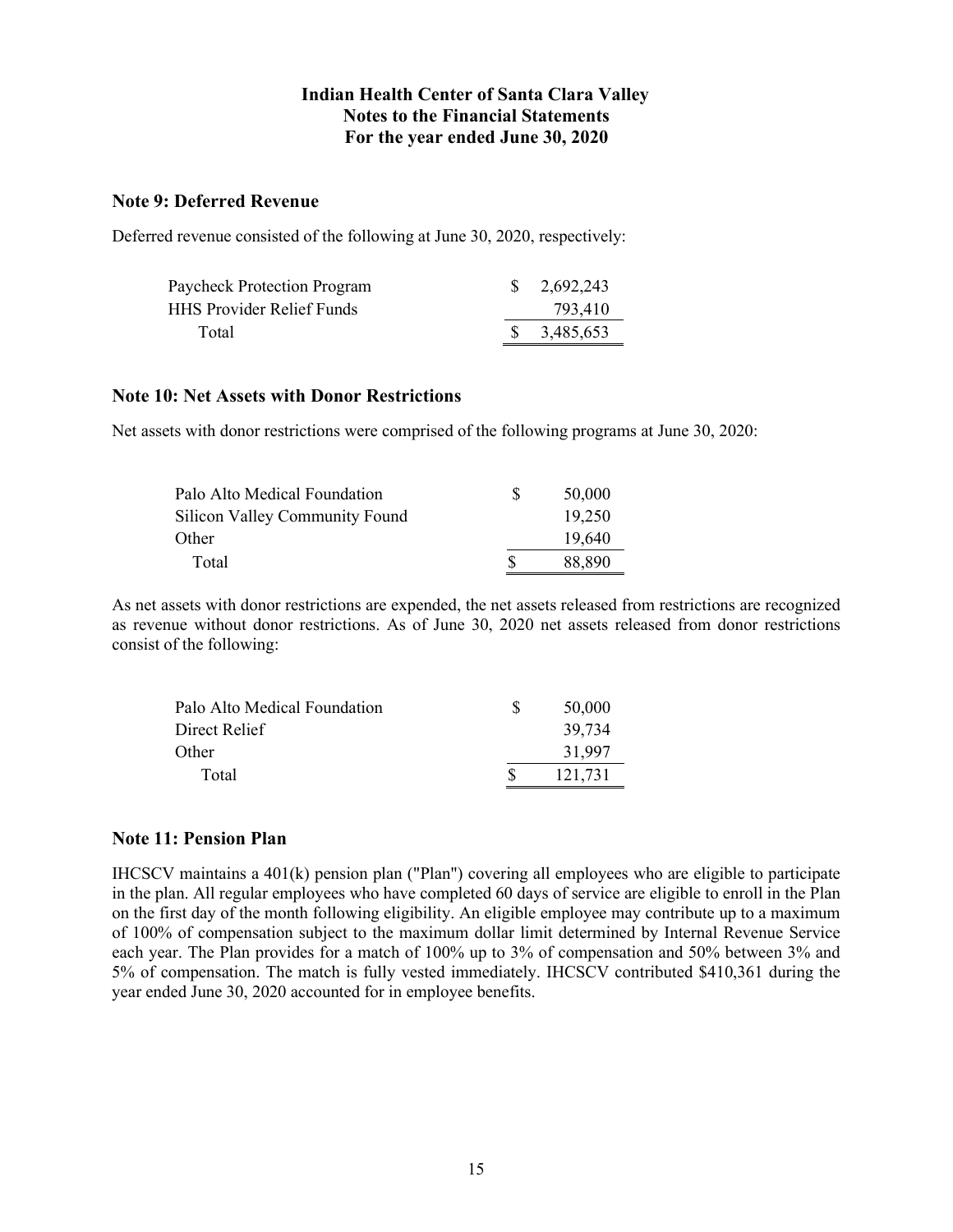## **Note 12: Malpractice Insurance**

IHCSCV as an eligible Federally Qualified Health Center (FQHC) is covered under the Federal Tort Claims Act (FTCA) through submission of an annual renewal requiring application to the U.S. Department of Health and Human Services, Health Resources and Services Administration, Bureau of Primary Health Care. IHCSCV, their employees, and eligible contractors are considered federal employees for medical malpractice claims while acting within the scope of their employment. In addition to coverage under the FTCA, IHCSCV insures privately for professional liability coverage for any claims that may not be covered under FTCA. Under the policy, insurance premiums cover those claims asserted within policy limits. Management does not believe there are any material uninsured malpractice costs at June 30, 2020.

## **Note 14: Commitments and Contingencies**

#### *Operating Leases:*

IHCSCV leases certain facilities and equipment under operating leases expiring at various times through 2025. The future minimum lease payment for the succeeding years under these committed lease arrangements is approximately**:** \$690,438 in 2021; \$714,847 in 2022; \$516,942 in 2023; \$426,812 in 2024; and \$278,919 in 2025. Rent expense was \$ 1,020,644 for the year ending June 30, 2020.

#### *Risks and Uncertainties:*

Future funding for IHCSCV's program is contingent upon the availability of funds from Federal, State, County and other sources, as well as the operating performance of the programs.

IHCSCV has received Federal, State, and County funds for specific purposes that are subject to review and audit by the grantor agencies. Although such audits could generate expenditure disallowances under terms of the grants, management does not anticipate any material questioned costs for the contracts and grants administered during the period.

The health care industry is subject to numerous laws and regulations of Federal, State, and local governments. Compliance with such laws and regulations can be subject to future government review and interpretation, as well as regulatory actions unknown or unasserted at this time. These laws and regulations include, but are not limited to, accreditation, licensure, and government health care program participation requirements, reimbursement for patient services, and Medicare and Medicaid fraud and abuse. Recently, government activity has increased with respect to investigations and allegations concerning possible violations of fraud and abuse statutes and regulations by health care providers. Violations of these laws and regulations could result in exclusion from government health care program participation, together with the imposition of significant fines and penalties, as well as significant repayment for past reimbursement for patient services received. While IHCSCV is subject to similar regulatory reviews, there are no reviews currently underway, and management believes that the outcome of any potential regulatory review will not have a material adverse effect on IHCSCV's financial position.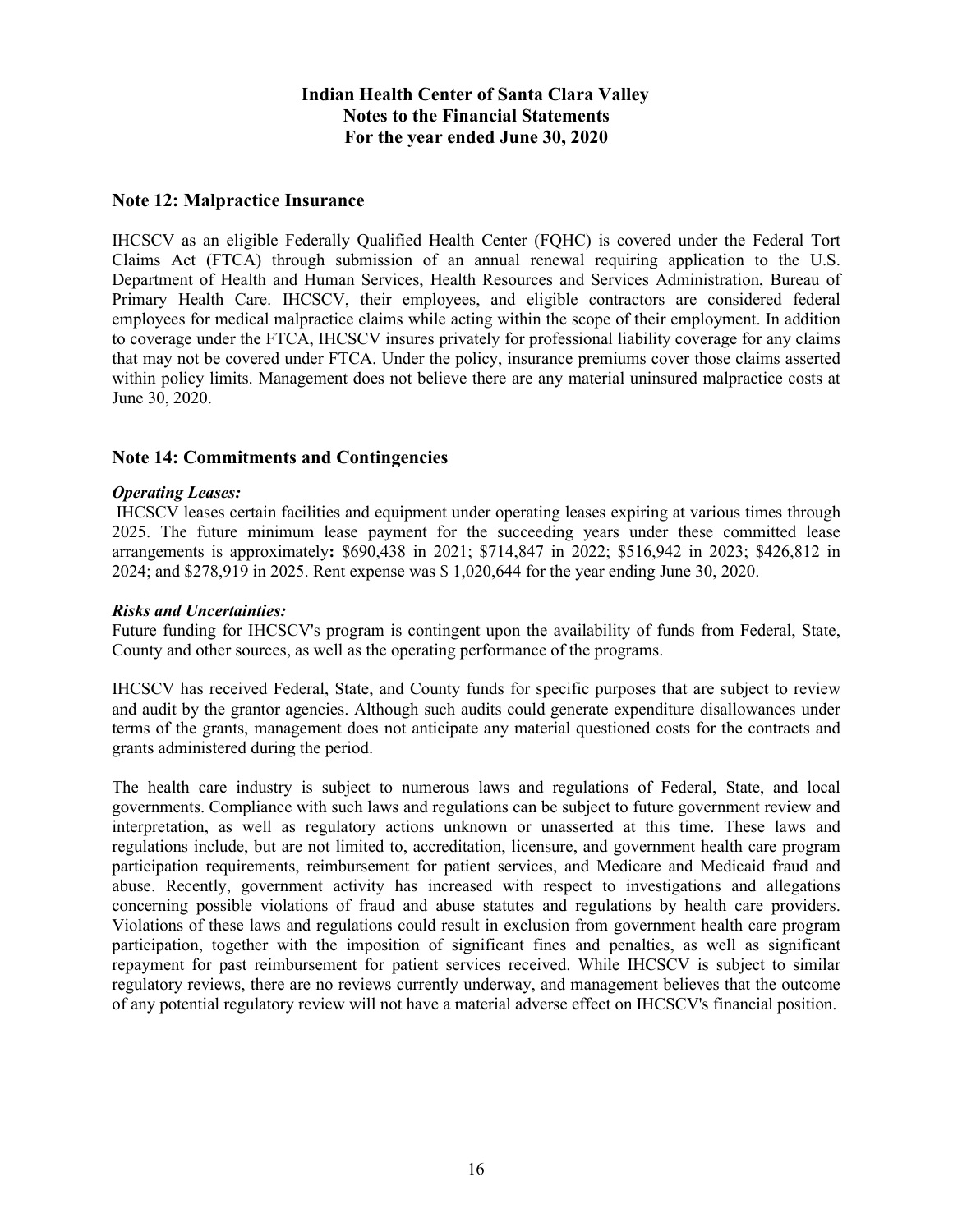# **Note 15: Contingent Grant Expenditure Adjustments**

Grants and contracts require the fulfillment of conditions, as set forth in the terms of the grant or contract agreements, and are subject to audit by the grantor. Failure to comply with these conditions could result in the return of funds to the grantor. Although this is a possibility, IHCSCV believes that it has complied with the conditions of the grants and no significant liabilities are expected to result from an audit.

# **Note 16: Liquidity and Availability of Resources**

As part of IHCSV's liquidity management, it has a policy to structure its financial assets to be available as its general expenditures, liabilities, and other obligations come due.

Patient accounts receivable, grants and contributions receivable and other receivables consist of amounts expected to be received within one year from June 30, 2020. These receivables will be available to support general operations of IHCSCV.

The following is a quantitative disclosure which describes financial assets available as of June 30, 2020 to fund general expenditures and other obligations for one year:

| Cash and cash equivalents                                 | 16,868,538  |
|-----------------------------------------------------------|-------------|
| Investments                                               | 1,688,243   |
| Patient accounts receivable, net                          | 2,686,452   |
| Grants and contributions receivable                       | 1,898,281   |
| Other receivables                                         | 456,257     |
| Total financial assets                                    | 23,597,771  |
| Deferred revenue                                          | (3,485,653) |
| Net assets with donor restrictions                        | (88, 890)   |
| Financial assets available to meet cash needs for general | 20,023,228  |
| expenditures within one year                              |             |

In addition to financial assets available to meet general expenditures over the next 12 months, IHCSCV operates with a balanced budget and anticipates collecting sufficient patient service revenue to cover general expenditures not covered by grants or donor-restricted resources. Refer to the statement of cash flows which identifies the sources and uses of IHCSCV's cash and shows positive cash generated by operations for fiscal year 2020.

# **Note 17: Estimated Third-Party Payor Settlement**

Medicare and Medi-Cal reimburse IHCSCV at a tentative rate with a final settlement determined after the audit of the annual cost report submitted by IHCSCV. Depending on the result of the audit, IHCSCV might be obligated to refund part of the reimbursement to Medicare and Medi-Cal or vice versa. As of June 30, 2020 IHCSCV had accrued a receivable for \$1,567,626 related to unsettled reports. IHCSCV also recorded a liability of \$5,612,622 related to unsettled reports from third parties.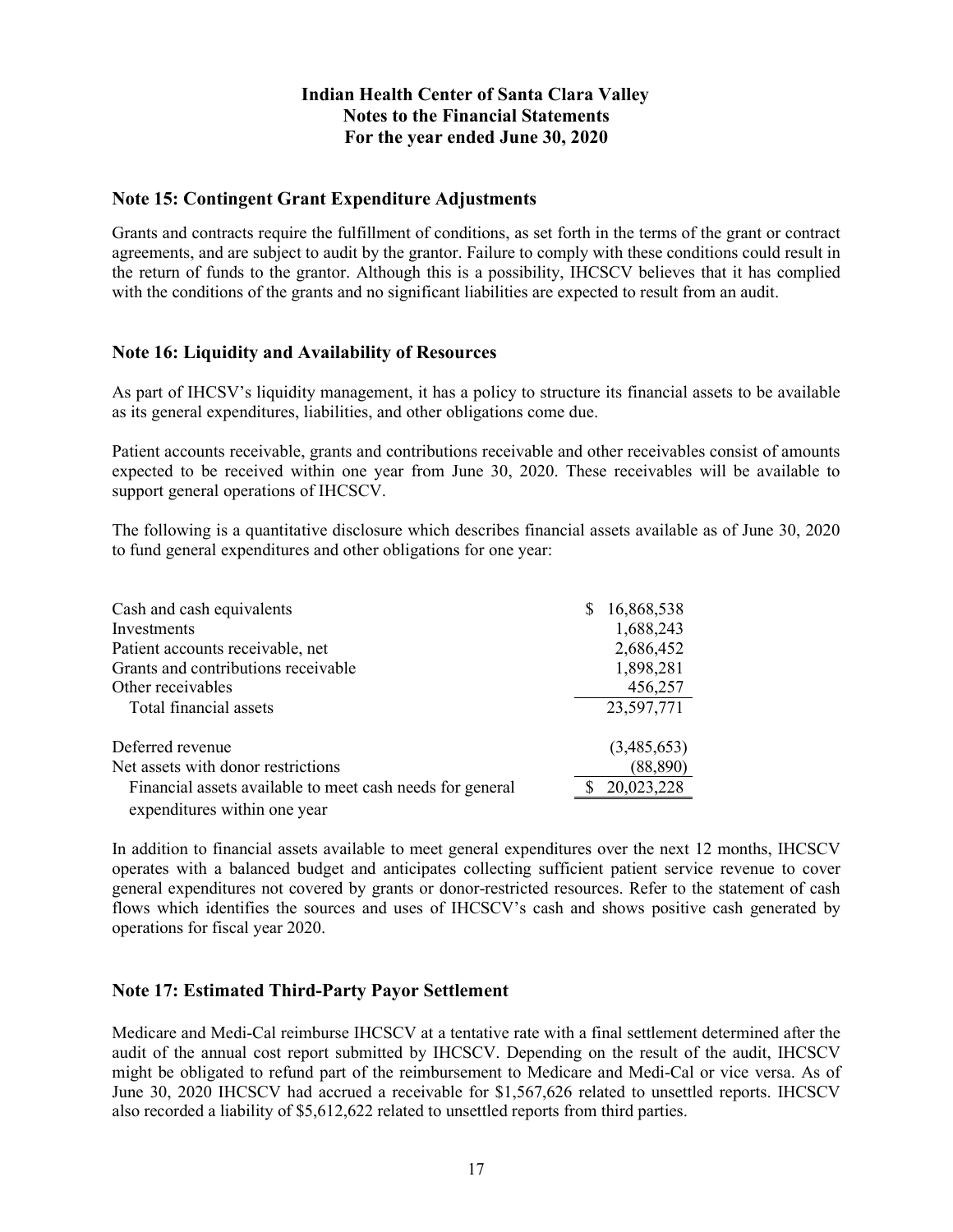## **Note 18: Functional Expenses**

The financial statements report certain categories of expenses that are attributable to more than one program or supporting function. Therefore, these expenses require allocation on a reasonable basis that is consistently applied. The expenses that are allocated include depreciation, interest, and facility costs, which are allocated on a square-footage basis, as well as salaries and benefits, which are allocated on the basis of estimates of time and effort. Expenses for the year ended June 30, 2020 include:

|                               | Program Services    |                    |                       |                        |                       |                                  |                           |              |
|-------------------------------|---------------------|--------------------|-----------------------|------------------------|-----------------------|----------------------------------|---------------------------|--------------|
|                               | Medical<br>Services | Dental<br>Services | Nutrition<br>Services | Counseling<br>Services | Community<br>Services | <b>Total Program</b><br>Services | Management<br>and General | Total        |
| Salaries and wages            | 9,546,851<br>S.     | 2,118,903          | 452,484               | 1,633,058<br>S.        | 453,718<br>S.         | 14,205,014<br><b>S</b>           | \$2,697,975               | \$16,902,989 |
| Employee benefits             | 2,203,755           | 522,374            | 131,100               | 325,264                | 116,894               | 3,299,387                        | 551,504                   | 3,850,891    |
| Payroll taxes                 | 689,154             | 154,372            | 33,872                | 117,360                | 33,748                | 1,028,506                        | 184,300                   | 1,212,806    |
| Total personnel expenses      | 12,439,760          | 2,795,649          | 617,456               | 2,075,682              | 604,360               | 18,532,907                       | 3,433,779                 | 21,966,686   |
| Contracted services           | 1,120,100           | 13,941             | 311                   | 277,383                | 800                   | 1,412,535                        | 165,055                   | 1,577,590    |
| <b>Supplies</b>               | 1,839,232           | 183,004            | 14,281                | 45,294                 | 10,462                | 2,092,273                        | 93,811                    | 2,186,084    |
| Rent and leases               | 673,128             | 16,523             | 76,044                | 211,327                | 12,947                | 989,969                          | 206,129                   | 1,196,098    |
| Depreciation and amortization | 579,479             | 231,577            | 2,962                 | 71,893                 | 69,129                | 955,040                          | 5,042                     | 960,082      |
| Occupancy                     | 533,734             | 66,928             | 25,532                | 79,716                 | 44,268                | 750,178                          | 74,464                    | 824,642      |
| Professional services         | 420,027             | 67,363             | 3,913                 | 67,383                 | 41,518                | 600,204                          | 88,806                    | 689,010      |
| Dues and subscriptions        | 278,588             | 51,591             | 4,717                 | 36,912                 | 1,175                 | 372,983                          | 131,026                   | 504,009      |
| Communications                | 157,328             | 34,269             | 7,499                 | 27,624                 | 11,640                | 238,360                          | 67,807                    | 306,167      |
| Interest                      | 55,030              | 14,628             |                       |                        |                       | 69,658                           |                           | 69,658       |
| Insurance                     | 78,325              | 17,374             | 4,752                 | 10,788                 | 4,384                 | 115,623                          | 32,985                    | 148,608      |
| Other operating expenses      | 457,438             | 177,321            | 25,392                | 186,180                | 25,895                | 872,226                          | 571,156                   | 1,443,382    |
| Total expenses                | \$18,632,169        | \$3,670,168        | 782,859               | \$<br>3,090,182        | \$.<br>826,578        | \$27,001,956                     | \$4,870,060               | \$31,872,016 |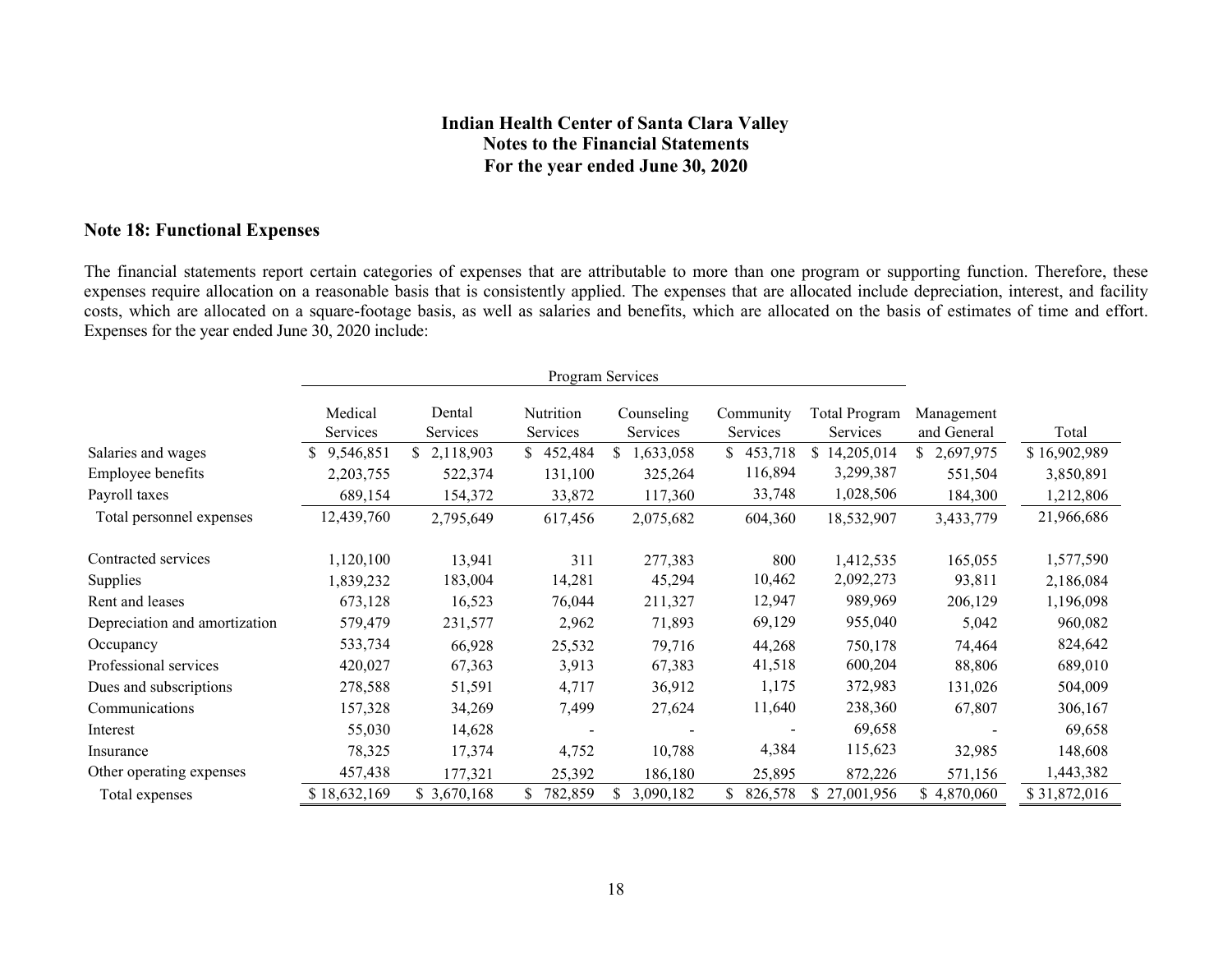# **SINGLE AUDIT REPORTS**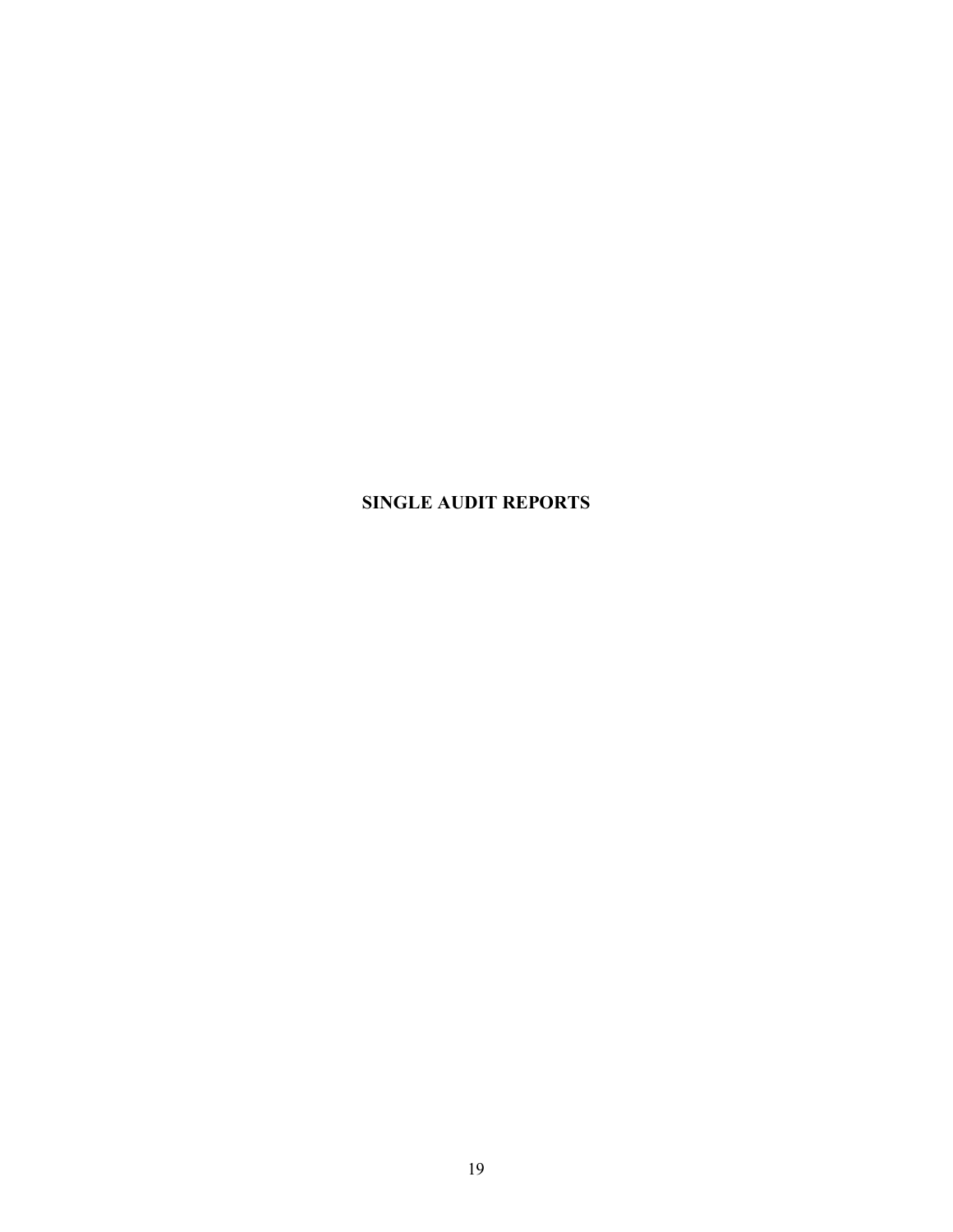# **Indian Health Center of Santa Clara Valley Schedule of Expenditures of Federal Awards For the year ended June 30, 2020**

| Number<br>Expenditures<br>Number<br>Federal Grant / Program Title<br><b>U.S. Department of Health and Human Services</b><br><b>Direct Programs:</b><br>N/A<br>Community Health Cluster<br>$*93.224$<br>\$2,411,677<br>N/A<br>COVID-19 Fed CARES<br>$*93.224$<br>10,042<br>N/A<br>*93.224<br>47,606<br>COVID-19 Fed ECT<br>N/A<br>$*93.224$<br>69,433<br>COVID-19 Community Health Center Cluster, Section 330<br>Special Diabetes Program for Indians Diabetes Prevention<br>N/A<br>300,447<br>and Treatment Projects<br>93.237<br>N/A<br>Urban Indian Health Services<br>93.193<br>229,081<br>N/A<br>93.193<br>993,606<br>Indian Health Care Improvement<br>N/A<br>COVID-19 Indian Health Care Improvement<br>93.193<br>1,099,867<br>Substance Abuse and Mental Health Services Projects of<br>Regional and National Significance - Native Connections<br>N/A<br>246,756<br>93.243<br>Substance Abuse and Mental Health Services Projects of<br>Regional and National Significance - Circle of Care<br>N/A<br>93.243<br>384,074<br>N/A<br>Indian Health Services Tribal Practices for Wellness<br>93.762<br>147,448<br>N/A<br>420,007<br>Indian Health Services BH21<br>93.918<br>6,360,044<br><b>Total Direct Programs</b><br><b>Passed Through:</b><br>National Council of Urban Indian Health<br>CDC Covid-19<br>1802020SUPP20<br>93.421<br>187,344<br>Native American Health Center:<br>Substance Abuse and Mental Health Services Projects of<br>Regional and National Significance - Red Vision<br>93.243<br>88,104<br>SP 20694<br>Substance Abuse and Mental Health Services Projects of<br>Regional and National Significance - Native Youth<br>Wellness Initiative<br>1H79SM062909<br>93.243<br>17,431<br>6,652,923<br>Total U.S. Department of Health & Human Services<br><b>U.S. Department of Agriculture</b><br><b>Passed Through:</b><br>California Department of Health and Human Services:<br>WIC Special Supplemental Nutrition Program for<br>19-10151 &<br>Women, Infants, and Children<br>10.557<br>15-10085 A04<br>815,699<br><b>Federal Communications Commission</b><br>N/A<br>COVID-19 Telehealth Program<br>32.006<br>11,317<br>Total federal financial assistance<br>\$7,479,939 | Federal<br><b>CFDA</b> | Pass-Through<br>Identification |  |
|-------------------------------------------------------------------------------------------------------------------------------------------------------------------------------------------------------------------------------------------------------------------------------------------------------------------------------------------------------------------------------------------------------------------------------------------------------------------------------------------------------------------------------------------------------------------------------------------------------------------------------------------------------------------------------------------------------------------------------------------------------------------------------------------------------------------------------------------------------------------------------------------------------------------------------------------------------------------------------------------------------------------------------------------------------------------------------------------------------------------------------------------------------------------------------------------------------------------------------------------------------------------------------------------------------------------------------------------------------------------------------------------------------------------------------------------------------------------------------------------------------------------------------------------------------------------------------------------------------------------------------------------------------------------------------------------------------------------------------------------------------------------------------------------------------------------------------------------------------------------------------------------------------------------------------------------------------------------------------------------------------------------------------------------------------------------------------------------------------------------------------------------------------------------------------------------------------------|------------------------|--------------------------------|--|
|                                                                                                                                                                                                                                                                                                                                                                                                                                                                                                                                                                                                                                                                                                                                                                                                                                                                                                                                                                                                                                                                                                                                                                                                                                                                                                                                                                                                                                                                                                                                                                                                                                                                                                                                                                                                                                                                                                                                                                                                                                                                                                                                                                                                             |                        |                                |  |
|                                                                                                                                                                                                                                                                                                                                                                                                                                                                                                                                                                                                                                                                                                                                                                                                                                                                                                                                                                                                                                                                                                                                                                                                                                                                                                                                                                                                                                                                                                                                                                                                                                                                                                                                                                                                                                                                                                                                                                                                                                                                                                                                                                                                             |                        |                                |  |
|                                                                                                                                                                                                                                                                                                                                                                                                                                                                                                                                                                                                                                                                                                                                                                                                                                                                                                                                                                                                                                                                                                                                                                                                                                                                                                                                                                                                                                                                                                                                                                                                                                                                                                                                                                                                                                                                                                                                                                                                                                                                                                                                                                                                             |                        |                                |  |
|                                                                                                                                                                                                                                                                                                                                                                                                                                                                                                                                                                                                                                                                                                                                                                                                                                                                                                                                                                                                                                                                                                                                                                                                                                                                                                                                                                                                                                                                                                                                                                                                                                                                                                                                                                                                                                                                                                                                                                                                                                                                                                                                                                                                             |                        |                                |  |
|                                                                                                                                                                                                                                                                                                                                                                                                                                                                                                                                                                                                                                                                                                                                                                                                                                                                                                                                                                                                                                                                                                                                                                                                                                                                                                                                                                                                                                                                                                                                                                                                                                                                                                                                                                                                                                                                                                                                                                                                                                                                                                                                                                                                             |                        |                                |  |
|                                                                                                                                                                                                                                                                                                                                                                                                                                                                                                                                                                                                                                                                                                                                                                                                                                                                                                                                                                                                                                                                                                                                                                                                                                                                                                                                                                                                                                                                                                                                                                                                                                                                                                                                                                                                                                                                                                                                                                                                                                                                                                                                                                                                             |                        |                                |  |
|                                                                                                                                                                                                                                                                                                                                                                                                                                                                                                                                                                                                                                                                                                                                                                                                                                                                                                                                                                                                                                                                                                                                                                                                                                                                                                                                                                                                                                                                                                                                                                                                                                                                                                                                                                                                                                                                                                                                                                                                                                                                                                                                                                                                             |                        |                                |  |
|                                                                                                                                                                                                                                                                                                                                                                                                                                                                                                                                                                                                                                                                                                                                                                                                                                                                                                                                                                                                                                                                                                                                                                                                                                                                                                                                                                                                                                                                                                                                                                                                                                                                                                                                                                                                                                                                                                                                                                                                                                                                                                                                                                                                             |                        |                                |  |
|                                                                                                                                                                                                                                                                                                                                                                                                                                                                                                                                                                                                                                                                                                                                                                                                                                                                                                                                                                                                                                                                                                                                                                                                                                                                                                                                                                                                                                                                                                                                                                                                                                                                                                                                                                                                                                                                                                                                                                                                                                                                                                                                                                                                             |                        |                                |  |
|                                                                                                                                                                                                                                                                                                                                                                                                                                                                                                                                                                                                                                                                                                                                                                                                                                                                                                                                                                                                                                                                                                                                                                                                                                                                                                                                                                                                                                                                                                                                                                                                                                                                                                                                                                                                                                                                                                                                                                                                                                                                                                                                                                                                             |                        |                                |  |
|                                                                                                                                                                                                                                                                                                                                                                                                                                                                                                                                                                                                                                                                                                                                                                                                                                                                                                                                                                                                                                                                                                                                                                                                                                                                                                                                                                                                                                                                                                                                                                                                                                                                                                                                                                                                                                                                                                                                                                                                                                                                                                                                                                                                             |                        |                                |  |
|                                                                                                                                                                                                                                                                                                                                                                                                                                                                                                                                                                                                                                                                                                                                                                                                                                                                                                                                                                                                                                                                                                                                                                                                                                                                                                                                                                                                                                                                                                                                                                                                                                                                                                                                                                                                                                                                                                                                                                                                                                                                                                                                                                                                             |                        |                                |  |
|                                                                                                                                                                                                                                                                                                                                                                                                                                                                                                                                                                                                                                                                                                                                                                                                                                                                                                                                                                                                                                                                                                                                                                                                                                                                                                                                                                                                                                                                                                                                                                                                                                                                                                                                                                                                                                                                                                                                                                                                                                                                                                                                                                                                             |                        |                                |  |
|                                                                                                                                                                                                                                                                                                                                                                                                                                                                                                                                                                                                                                                                                                                                                                                                                                                                                                                                                                                                                                                                                                                                                                                                                                                                                                                                                                                                                                                                                                                                                                                                                                                                                                                                                                                                                                                                                                                                                                                                                                                                                                                                                                                                             |                        |                                |  |
|                                                                                                                                                                                                                                                                                                                                                                                                                                                                                                                                                                                                                                                                                                                                                                                                                                                                                                                                                                                                                                                                                                                                                                                                                                                                                                                                                                                                                                                                                                                                                                                                                                                                                                                                                                                                                                                                                                                                                                                                                                                                                                                                                                                                             |                        |                                |  |
|                                                                                                                                                                                                                                                                                                                                                                                                                                                                                                                                                                                                                                                                                                                                                                                                                                                                                                                                                                                                                                                                                                                                                                                                                                                                                                                                                                                                                                                                                                                                                                                                                                                                                                                                                                                                                                                                                                                                                                                                                                                                                                                                                                                                             |                        |                                |  |
|                                                                                                                                                                                                                                                                                                                                                                                                                                                                                                                                                                                                                                                                                                                                                                                                                                                                                                                                                                                                                                                                                                                                                                                                                                                                                                                                                                                                                                                                                                                                                                                                                                                                                                                                                                                                                                                                                                                                                                                                                                                                                                                                                                                                             |                        |                                |  |
|                                                                                                                                                                                                                                                                                                                                                                                                                                                                                                                                                                                                                                                                                                                                                                                                                                                                                                                                                                                                                                                                                                                                                                                                                                                                                                                                                                                                                                                                                                                                                                                                                                                                                                                                                                                                                                                                                                                                                                                                                                                                                                                                                                                                             |                        |                                |  |
|                                                                                                                                                                                                                                                                                                                                                                                                                                                                                                                                                                                                                                                                                                                                                                                                                                                                                                                                                                                                                                                                                                                                                                                                                                                                                                                                                                                                                                                                                                                                                                                                                                                                                                                                                                                                                                                                                                                                                                                                                                                                                                                                                                                                             |                        |                                |  |
|                                                                                                                                                                                                                                                                                                                                                                                                                                                                                                                                                                                                                                                                                                                                                                                                                                                                                                                                                                                                                                                                                                                                                                                                                                                                                                                                                                                                                                                                                                                                                                                                                                                                                                                                                                                                                                                                                                                                                                                                                                                                                                                                                                                                             |                        |                                |  |
|                                                                                                                                                                                                                                                                                                                                                                                                                                                                                                                                                                                                                                                                                                                                                                                                                                                                                                                                                                                                                                                                                                                                                                                                                                                                                                                                                                                                                                                                                                                                                                                                                                                                                                                                                                                                                                                                                                                                                                                                                                                                                                                                                                                                             |                        |                                |  |
|                                                                                                                                                                                                                                                                                                                                                                                                                                                                                                                                                                                                                                                                                                                                                                                                                                                                                                                                                                                                                                                                                                                                                                                                                                                                                                                                                                                                                                                                                                                                                                                                                                                                                                                                                                                                                                                                                                                                                                                                                                                                                                                                                                                                             |                        |                                |  |
|                                                                                                                                                                                                                                                                                                                                                                                                                                                                                                                                                                                                                                                                                                                                                                                                                                                                                                                                                                                                                                                                                                                                                                                                                                                                                                                                                                                                                                                                                                                                                                                                                                                                                                                                                                                                                                                                                                                                                                                                                                                                                                                                                                                                             |                        |                                |  |
|                                                                                                                                                                                                                                                                                                                                                                                                                                                                                                                                                                                                                                                                                                                                                                                                                                                                                                                                                                                                                                                                                                                                                                                                                                                                                                                                                                                                                                                                                                                                                                                                                                                                                                                                                                                                                                                                                                                                                                                                                                                                                                                                                                                                             |                        |                                |  |
|                                                                                                                                                                                                                                                                                                                                                                                                                                                                                                                                                                                                                                                                                                                                                                                                                                                                                                                                                                                                                                                                                                                                                                                                                                                                                                                                                                                                                                                                                                                                                                                                                                                                                                                                                                                                                                                                                                                                                                                                                                                                                                                                                                                                             |                        |                                |  |
|                                                                                                                                                                                                                                                                                                                                                                                                                                                                                                                                                                                                                                                                                                                                                                                                                                                                                                                                                                                                                                                                                                                                                                                                                                                                                                                                                                                                                                                                                                                                                                                                                                                                                                                                                                                                                                                                                                                                                                                                                                                                                                                                                                                                             |                        |                                |  |
|                                                                                                                                                                                                                                                                                                                                                                                                                                                                                                                                                                                                                                                                                                                                                                                                                                                                                                                                                                                                                                                                                                                                                                                                                                                                                                                                                                                                                                                                                                                                                                                                                                                                                                                                                                                                                                                                                                                                                                                                                                                                                                                                                                                                             |                        |                                |  |
|                                                                                                                                                                                                                                                                                                                                                                                                                                                                                                                                                                                                                                                                                                                                                                                                                                                                                                                                                                                                                                                                                                                                                                                                                                                                                                                                                                                                                                                                                                                                                                                                                                                                                                                                                                                                                                                                                                                                                                                                                                                                                                                                                                                                             |                        |                                |  |
|                                                                                                                                                                                                                                                                                                                                                                                                                                                                                                                                                                                                                                                                                                                                                                                                                                                                                                                                                                                                                                                                                                                                                                                                                                                                                                                                                                                                                                                                                                                                                                                                                                                                                                                                                                                                                                                                                                                                                                                                                                                                                                                                                                                                             |                        |                                |  |
|                                                                                                                                                                                                                                                                                                                                                                                                                                                                                                                                                                                                                                                                                                                                                                                                                                                                                                                                                                                                                                                                                                                                                                                                                                                                                                                                                                                                                                                                                                                                                                                                                                                                                                                                                                                                                                                                                                                                                                                                                                                                                                                                                                                                             |                        |                                |  |
|                                                                                                                                                                                                                                                                                                                                                                                                                                                                                                                                                                                                                                                                                                                                                                                                                                                                                                                                                                                                                                                                                                                                                                                                                                                                                                                                                                                                                                                                                                                                                                                                                                                                                                                                                                                                                                                                                                                                                                                                                                                                                                                                                                                                             |                        |                                |  |
|                                                                                                                                                                                                                                                                                                                                                                                                                                                                                                                                                                                                                                                                                                                                                                                                                                                                                                                                                                                                                                                                                                                                                                                                                                                                                                                                                                                                                                                                                                                                                                                                                                                                                                                                                                                                                                                                                                                                                                                                                                                                                                                                                                                                             |                        |                                |  |
|                                                                                                                                                                                                                                                                                                                                                                                                                                                                                                                                                                                                                                                                                                                                                                                                                                                                                                                                                                                                                                                                                                                                                                                                                                                                                                                                                                                                                                                                                                                                                                                                                                                                                                                                                                                                                                                                                                                                                                                                                                                                                                                                                                                                             |                        |                                |  |
|                                                                                                                                                                                                                                                                                                                                                                                                                                                                                                                                                                                                                                                                                                                                                                                                                                                                                                                                                                                                                                                                                                                                                                                                                                                                                                                                                                                                                                                                                                                                                                                                                                                                                                                                                                                                                                                                                                                                                                                                                                                                                                                                                                                                             |                        |                                |  |

\* Denotes major program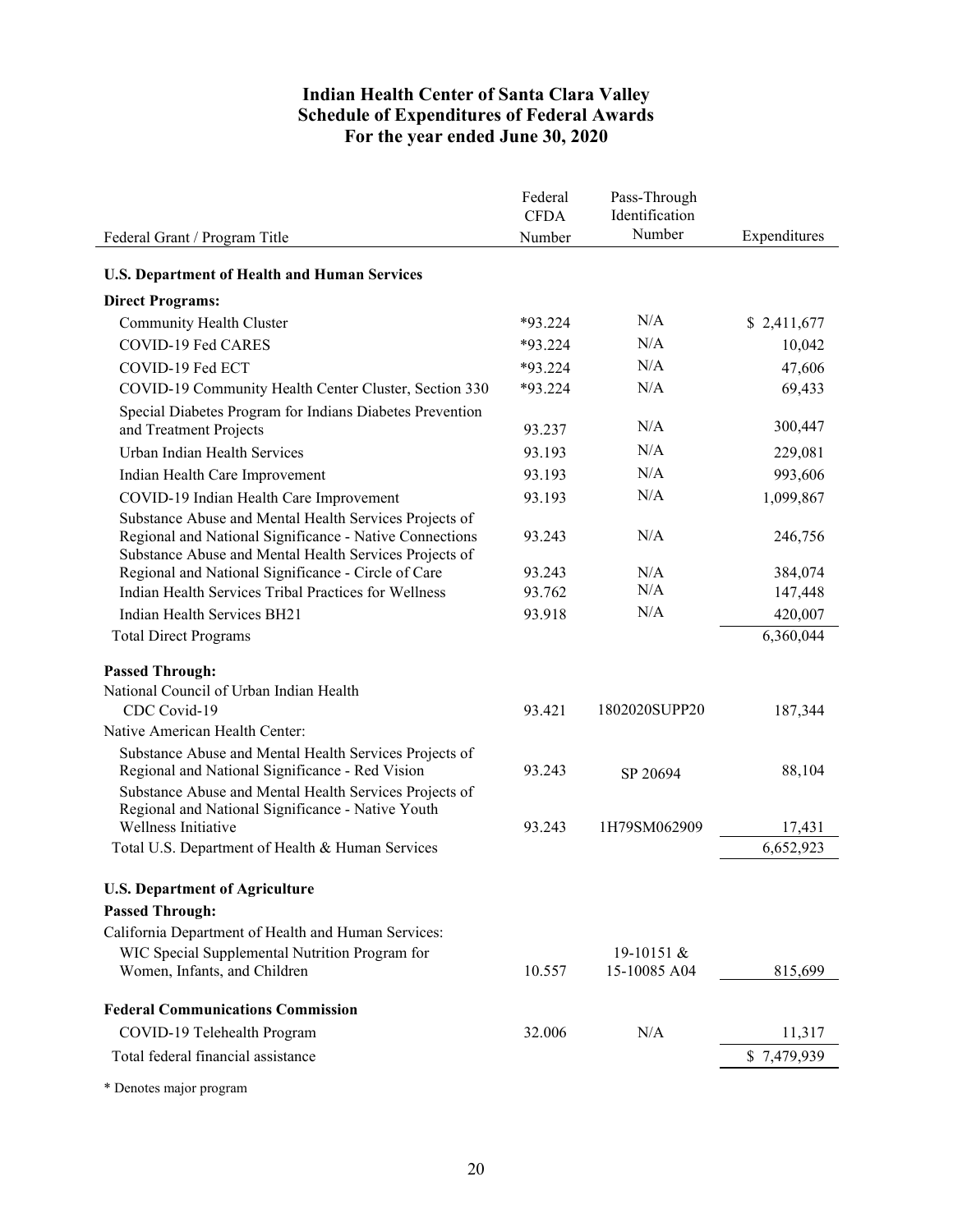# **Indian Health Center of Santa Clara Valley Notes to Schedule of Expenditures of Federal Awards For the year ended June 30, 2020**

#### **Note A: Basis of Presentation**

The accompanying Schedule of Expenditures of Federal Awards (the "Schedule") summarizes the expenditures of Indian Health Center of Santa Clara Valley ("IHCSCV") under programs of the federal government for the year ended June 30, 2020. The information in this Schedule is presented in accordance with the requirements of Title 2 U.S. Code of Federal Regulations Part 200, *Uniform Administrative Requirements, Cost Principles, and Audit Requirements for Federal Awards* (Uniform Guidance). Because the Schedule presents only a selected portion of the operations of IHCSCV, it is not intended to, and does not, present the financial position, changes in net assets, or cash flows for IHCSCV.

## **Note B: Summary of Significant Accounting Policies**

Expenditures reported on the Schedule are reported on the accrual basis of accounting. Such expenditures are recognized following the cost principles contained in the Uniform Guidance, wherein certain types of expenditures are not allowable or are limited as to reimbursement. Negative amounts shown on the Schedule represent adjustments or credits made in the normal course of business to amounts reported as expenditures in prior years. IHCSCV elected not to use the de minimis cost rate because it has a negotiated indirect cost rate in place.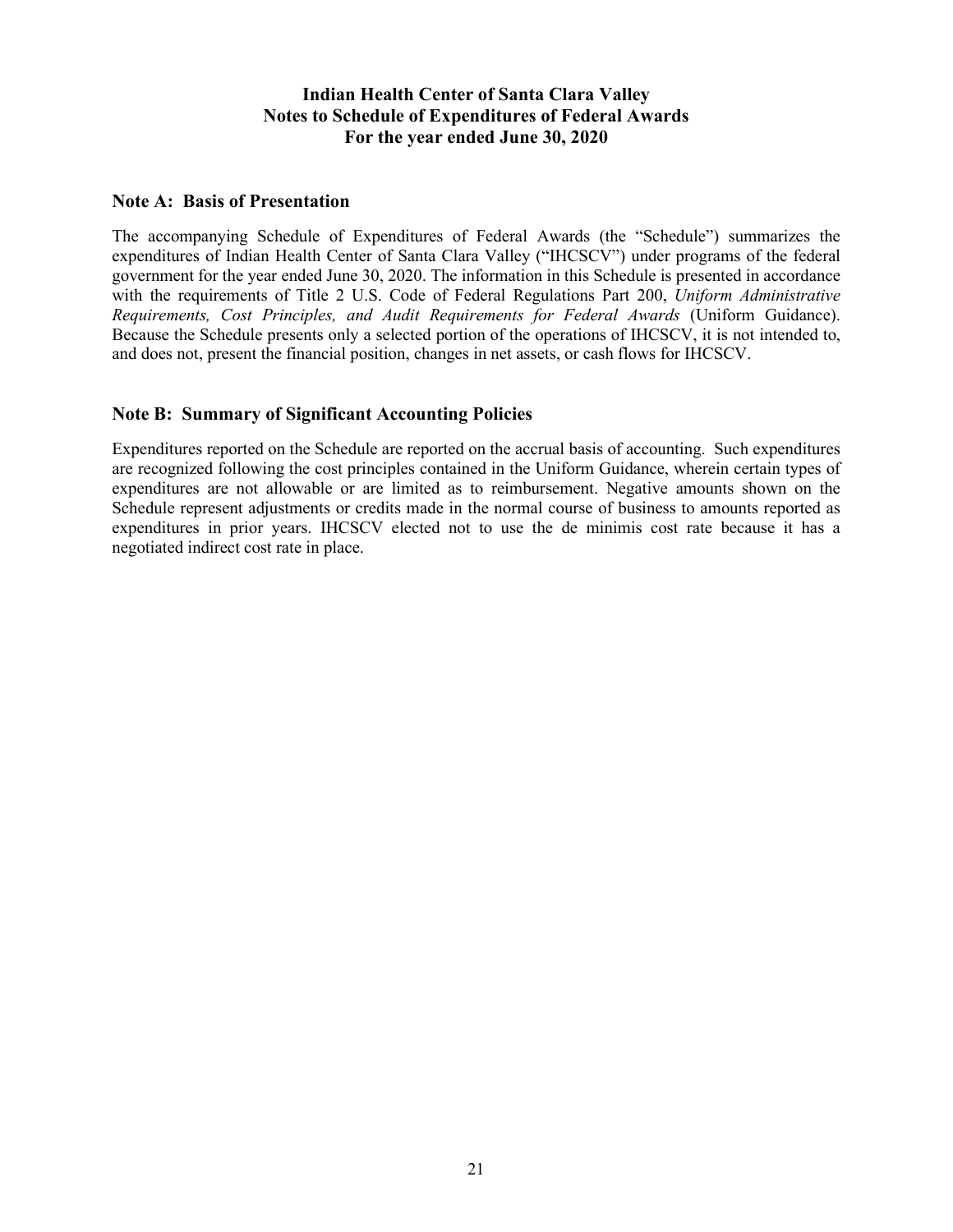

Healthcare Audit, Tax & Consulting Services

#### **Report on Internal Control Over Financial Reporting and on Compliance and Other Matters Based on an Audit of Financial Statements Performed in Accordance with Government Auditing Standards**

#### Independent Auditor's Report

Board of Directors Indian Health Center of Santa Clara Valley San Jose, California

We have audited, in accordance with auditing standards generally accepted in the United States of America and the standards applicable to financial audits contained in *Government Auditing Standards*  issued by the Comptroller General of the United States, the financial statements of Indian Health Center of Santa Clara Valley ("IHCSCV"), which comprise the balance sheet as of June 30, 2020 and the related statements of operations and changes in net assets, and cash flows for the year then ended, and the related notes to the financial statements, and have issued our report thereon dated November 16, 2020.

#### **Internal Control Over Financial Reporting**

In planning and performing our audit, we considered Indian Health Center of Santa Clara Valley internal control over financial reporting (internal control) to determine the audit procedures that are appropriate in the circumstances for the purpose of expressing our opinion on the financial statements, but not for the purpose of expressing an opinion on the effectiveness of IHCSCV's internal control. Accordingly, we do not express an opinion on the effectiveness of IHCSCV's internal control.

A *deficiency in internal control* exists when the design or operation of a control does not allow management or employees, in the normal course of performing their assigned functions, to prevent, or detect and correct, misstatements on a timely basis. A *material weakness* is a deficiency, or a combination of deficiencies, in internal control, such that there is a reasonable possibility that a material misstatement of IHCSCV's financial statements will not be prevented, or detected and corrected on a timely basis. A *significant deficiency* is a deficiency, or a combination of deficiencies, in internal control that is less severe than a material weakness, yet important enough to merit attention by those charged with governance.

Our consideration of internal control was for the limited purpose described in the first paragraph of this section and was not designed to identify all deficiencies in internal control that might be material weaknesses or significant deficiencies. Given these limitations, during our audit we did not identify any deficiencies in internal control that we consider to be material weaknesses. However, material weaknesses may exist that have not been identified.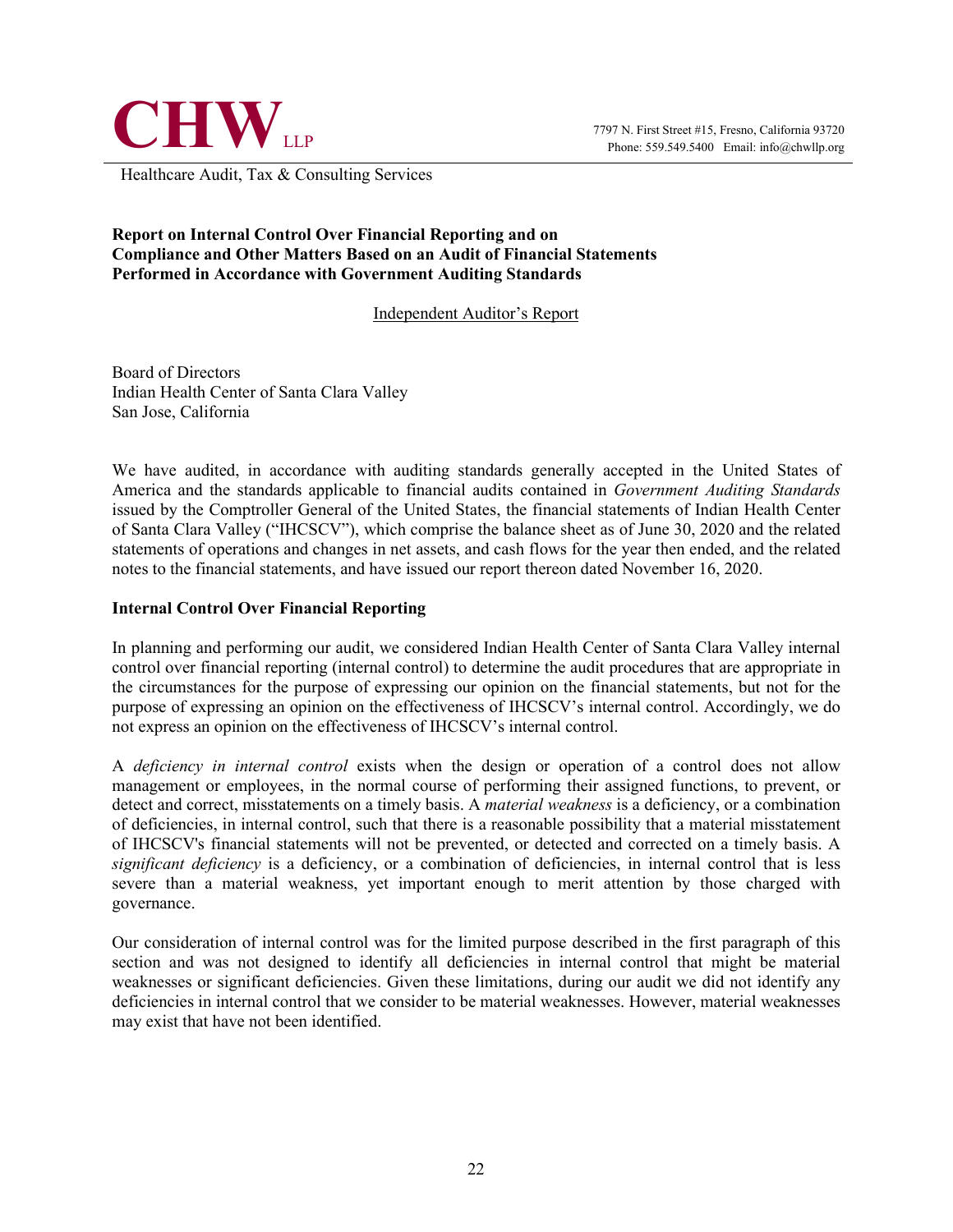#### **Compliance and Other Matters**

As part of obtaining reasonable assurance about whether Indian Health Center of Santa Clara Valley financial statements are free from material misstatement, we performed tests of its compliance with certain provisions of laws, regulations, contracts, and grant agreements, noncompliance with which could have a direct and material effect on the determination of financial statement amounts. However, providing an opinion on compliance with those provisions was not an objective of our audit, and accordingly, we do not express such an opinion. The results of our tests disclosed no instances of noncompliance or other matters that are required to be reported under *Government Auditing Standards*.

#### **Purpose of this Report**

The purpose of this report is solely to describe the scope of our testing of internal control and compliance and the results of that testing, and not to provide an opinion on the effectiveness of the entity's internal control or on compliance. This report is an integral part of an audit performed in accordance with *Government Auditing Standards* in considering the entity's internal control and compliance. Accordingly, this communication is not suitable for any other purpose.

*CHW, LLP*

Fresno, California November 16, 2020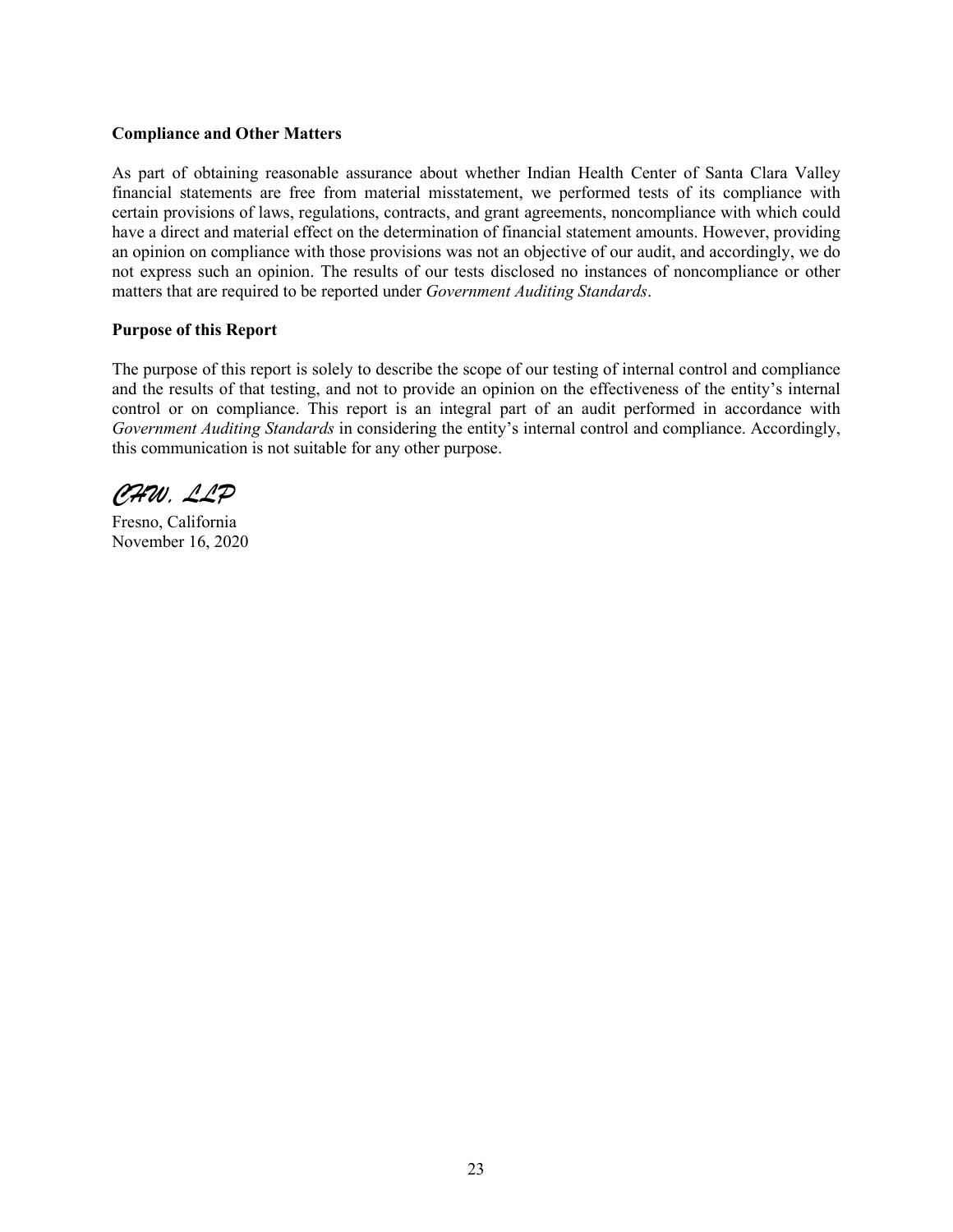

Healthcare Audit, Tax & Consulting Services

## **Report on Compliance For Each Major Federal Program And Report on Internal Control Over Compliance Required by the Uniform Guidance**

Independent Auditor's Report

Board of Directors Indian Health Center of Santa Clara Valley San Jose, California

## **Report on Compliance for Each Major Federal Program**

We have audited Indian Health Center of Santa Clara Valley ("IHCSCV") compliance with the types of compliance requirements described in the *OMB Compliance Supplement* that could have a direct and material effect on each of IHCSCV's major federal programs for the year ended June 30, 2020. IHCSCV's major federal programs are identified in the summary of auditor's results section of the accompanying schedule of findings and questioned costs.

## *Management's Responsibility*

Management is responsible for compliance with federal statutes, regulations, and the terms and conditions of federal awards applicable to its federal programs.

#### *Auditor's Responsibility*

Our responsibility is to express an opinion on compliance for each of IHCSCV's major federal programs based on our audit of the types of compliance requirements referred to above. We conducted our audit of compliance in accordance with auditing standards generally accepted in the United States of America; the standards applicable to financial audits contained in *Government Auditing Standards*, issued by the Comptroller General of the United States; and the audit requirements of Title 2 U.S. *Code of Federal Regulations* Part 200, *Uniform Administrative Requirements, Cost Principles, and Audit Requirements for Federal Awards* (Uniform Guidance). Those standards and the Uniform Guidance require that we plan and perform the audit to obtain reasonable assurance about whether noncompliance with the types of compliance requirements referred to above that could have a direct and material effect on a major federal program occurred. An audit includes examining, on a test basis, evidence about IHCSCV's compliance with those requirements and performing such other procedures as we considered necessary in the circumstances.

We believe that our audit provides a reasonable basis for our opinion on compliance for each major federal program. However, our audit does not provide a legal determination of IHCSCV's compliance.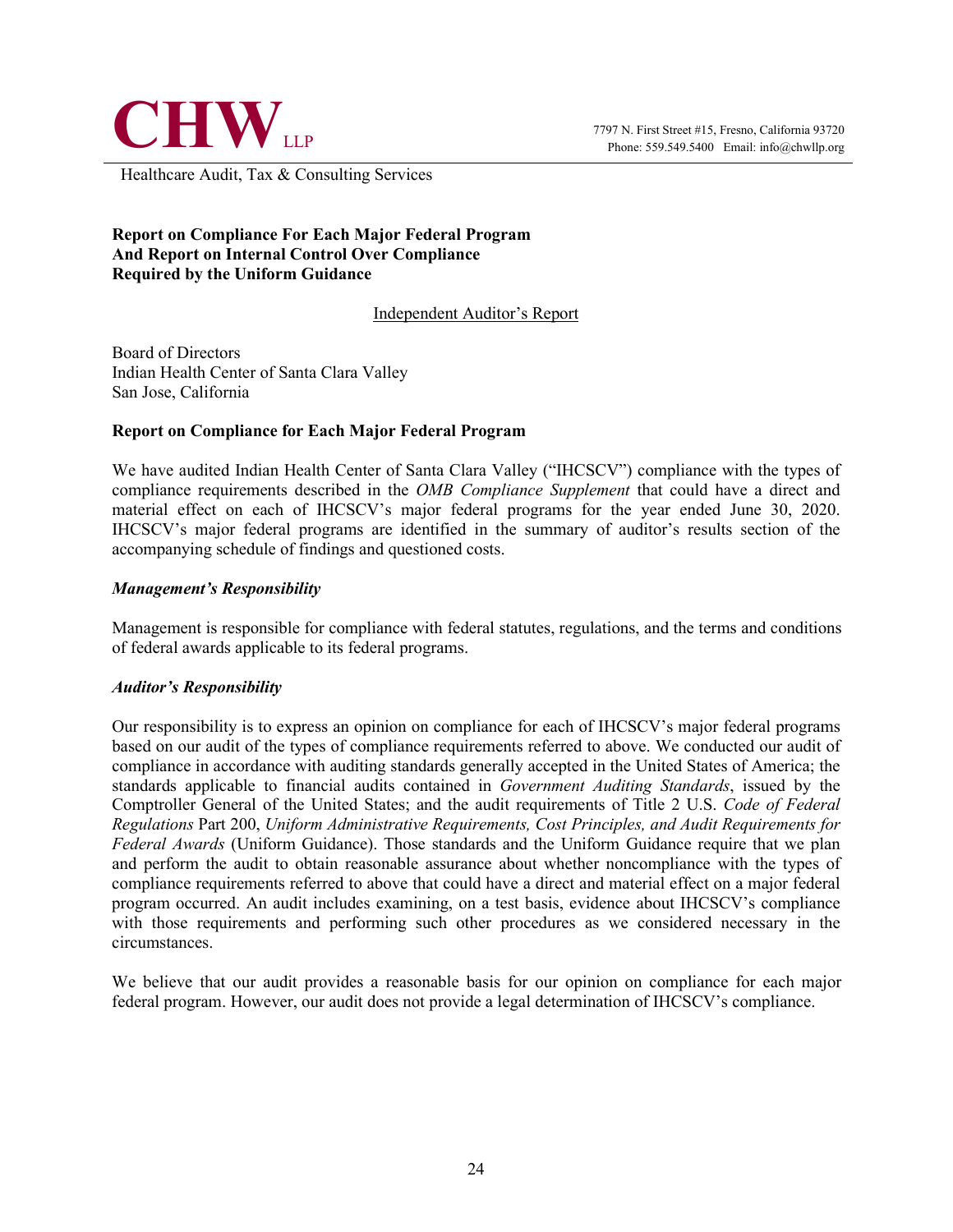#### *Opinion on Each Major Federal Program*

In our opinion, Indian Health Center of Santa Clara Valley complied, in all material respects, with the requirements referred to above that could have a direct and material effect on each of its major federal programs for the year ended June 30, 2020.

#### **Report on Internal Control Over Compliance**

Management of Indian Health Center of Santa Clara Valley is responsible for establishing and maintaining effective internal control over compliance with the types of compliance requirements referred to above. In planning and performing our audit of compliance, we considered IHCSCV's internal control over compliance with the types of requirements that could have a direct and material effect on each major federal program to determine the auditing procedures that are appropriate in the circumstances for the purpose of expressing an opinion on compliance for each major federal program and to test and report on internal control over compliance in accordance with the Uniform Guidance, but not for the purpose of expressing an opinion on the effectiveness of internal control over compliance. Accordingly, we do not express an opinion on the effectiveness of IHCSCV's internal control over compliance.

A *deficiency in internal control over compliance* exists when the design or operation of a control over compliance does not allow management or employees, in the normal course of performing their assigned functions, to prevent, or detect and correct, noncompliance with a type of compliance requirement of a federal program on a timely basis. A *material weakness in internal control over compliance* is a deficiency, or combination of deficiencies, in internal control over compliance, such that there is a reasonable possibility that material noncompliance with a type of compliance requirement of a federal program will not be prevented, or detected and corrected, on a timely basis. A *significant deficiency in internal control over compliance* is a deficiency, or a combination of deficiencies, in internal control over compliance with a type of compliance requirement of a federal program that is less severe than a material weakness in internal control over compliance, yet important enough to merit attention by those charged with governance.

Our consideration of internal control over compliance was for the limited purpose described in the first paragraph of this section and was not designed to identify all deficiencies in internal control over compliance that might be material weaknesses or significant deficiencies. We did not identify any deficiencies in internal control over compliance that we consider to be material weaknesses. However, material weaknesses may exist that have not been identified.

The purpose of this report on internal control over compliance is solely to describe the scope of our testing of internal control over compliance and the results of that testing based on the requirements of the Uniform Guidance. Accordingly, this report is not suitable for any other purpose.

*CHW, LLP*

Fresno, California November 16, 2020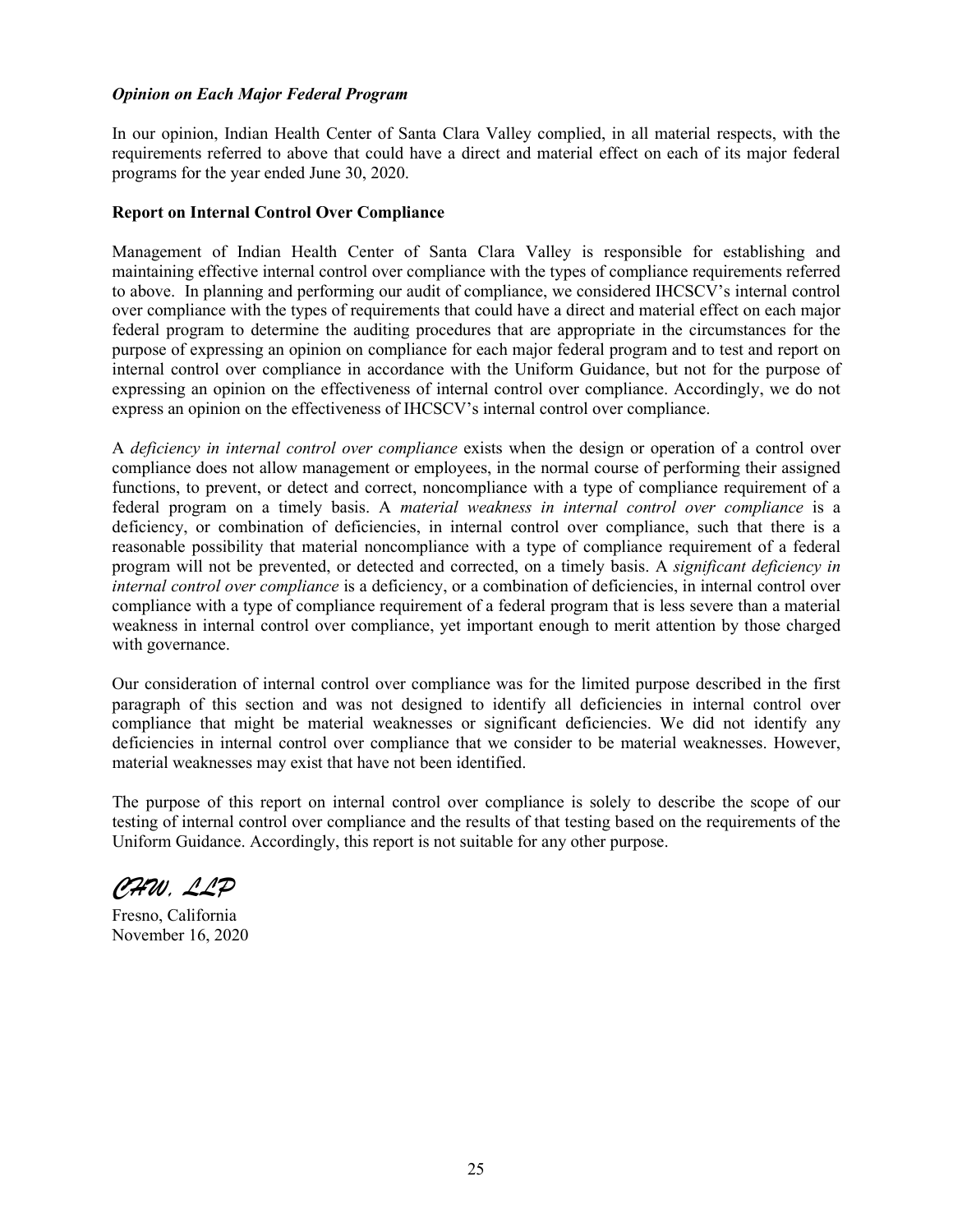# **Indian Health Center of Santa Clara Valley Schedule of Findings and Questioned Costs For the year ended June 30, 2020**

# **I. Summary of Auditor's Results**

# **Financial Statements**

| Type of auditor's report issued                                                                         | Unmodified         |                                               |
|---------------------------------------------------------------------------------------------------------|--------------------|-----------------------------------------------|
| Internal Control over financial reporting:<br>Material weakness identified?                             | $yes$ X no         |                                               |
| Significant deficiency(ies) identified that are not<br>considered to be material weaknesses?            |                    | $\frac{1}{1}$ yes $\frac{X}{X}$ None Reported |
| Noncompliance material to financial<br>statements noted?                                                | $yes \tX no$       |                                               |
| <b>Federal Awards</b>                                                                                   |                    |                                               |
| Internal control over major programs:<br>Material weakness identified?                                  | $yes$ $X no$       |                                               |
| Significant deficiency(ies) identified that are<br>not considered to be material weaknesses?            |                    | $\frac{1}{1}$ yes $\frac{X}{X}$ None Reported |
| Type of auditor's report issued on compliance<br>for major programs:                                    | Unmodified         |                                               |
| Any audit findings disclosed that are required to<br>be reported in accordance with $2$ CFR 200.516(a)? |                    | $yes \t X$ no                                 |
| <b>Major Programs</b>                                                                                   | <b>CFDA</b> Number |                                               |
| <b>Community Health Cluster</b>                                                                         | 93.224             |                                               |
| <b>COVID-19 Fed CARES</b>                                                                               | 93.224             |                                               |
| COVID-19 Fed ECT                                                                                        | 93.224             |                                               |
| COVID-19 Community Health Center Cluster,<br>Section 330                                                | 93.224             |                                               |
| Dollar threshold used to distinguish<br>Types A and B programs                                          | \$750,000          |                                               |
| Auditee qualified as low-risk auditee?                                                                  | $X$ yes no         |                                               |